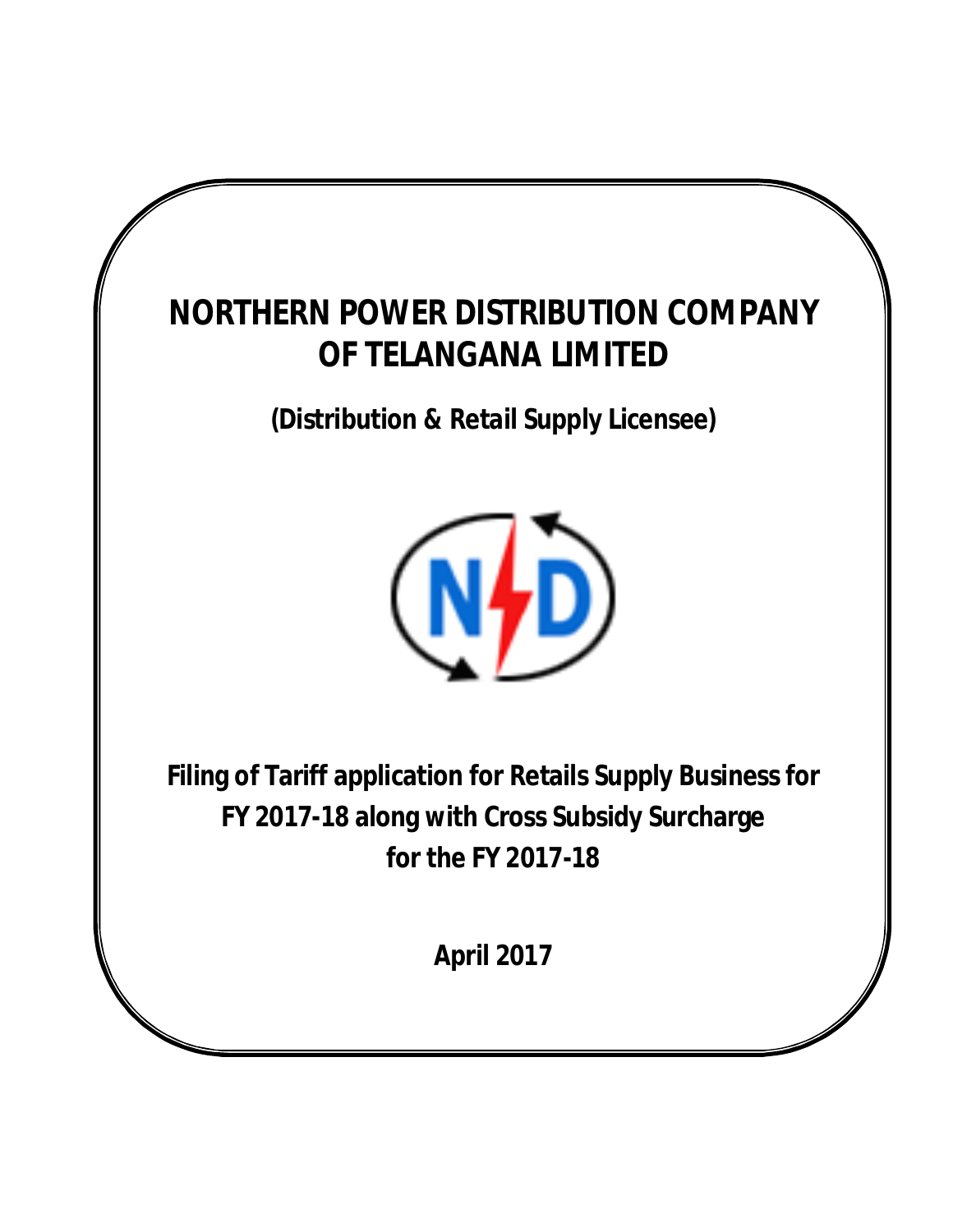# **BEFORE THE HONOURABLE TELANGANA STATE ELECTRICITY REGULATORY COMMISSION**

AT ITS OFFICE AT 5<sup>th</sup> Floor, Singareni Bhavan, Red Hills, Hyderabad - 500 004

**FILING NO.\_\_\_\_\_\_\_\_/2017**

**CASE NO. \_\_\_\_\_\_\_\_/2017**

### **In the matter of:**

**Filing of the tariff applications for retail supply business, true-up and cross subsidy surcharge for FY 2017-18 by the Northern Power Distribution Company of Telangana Limited ('TSNPDCL' or 'the Company' or 'the Licensee') as the Distribution and Retail Supply Licensee.**

In the matter of:

# **NORTHERN POWER DISTRIBUTION COMPANY OF TELANGANA LIMITED** … Applicant

The Applicant respectfully submits as under: -

1. Consequent to the formation of Telangana State on 02-06-2014 as per the Andhra Pradesh Reorganisation Act, 2014, a separate Telangana Electricity Regulation Commission was constituted on 03-11-2014. TSERC vide Telangana Official Gazzette has issued its first regulation, Regulation No. 1 of 2014 on 10.12.2014 (Adoption of Previously Subsisting Regulations, Decisions, Directions or Orders, Licenses and Practice of Directions) wherein clause 2 states that:

*"All regulations, decisions, directions or orders, all the licences and practice directions issued by the erstwhile Andhra Pradesh Electricity Regulatory Commission (Regulatory Commission for States of Andhra Pradesh and Telangana) as in existence as on the date of the constitution of the Telangana State Electricity Regulatory Commission and in force, shall mutatis-mutandis apply in relation to the stakeholders in electricity in the State of Telangana including the Commission and shall continue to have effect until duly altered, repealed or amended, any of Regulation by the Commission with effect from the date of notification as*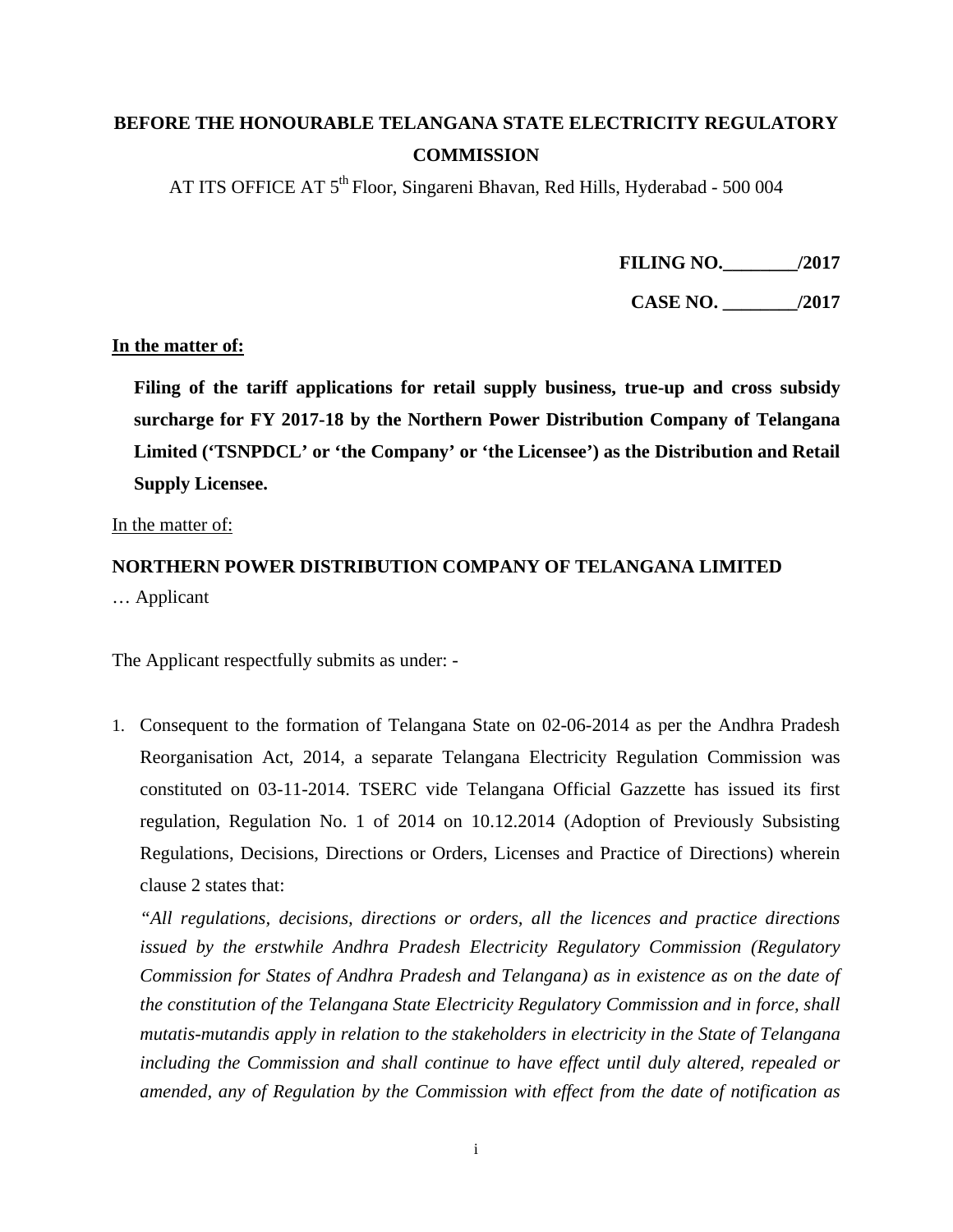*per Notification issued by the Government of Telangana in G.O.Ms.No.3 Energy( Budget) Department, dt.26-07-2014 constituting the Commission."*

- 2. This filing is made by the **NORTHERN POWER DISTRIBUTION COMPANY OF TELANGANA LIMITED (TSNPDCL)** under Section 61 of the Electricity Act 2003 for tariff application for the Retail Supply Business for the year FY 2017-18 and cross subsidy surcharge for FY 2017-18.
- 3. The licensee had filed the Aggregate Revenue Requirement (ARR) for FY 2017-18 on  $30<sup>th</sup>$ Nov 2016 and also has submitted a prayer to the Hon'ble Commission to allow additional time for filing of Tariff Proposals, True-ups, Cross Subsidy Surcharge and Additional Surcharge Proposals. The Hon'ble Commission has been kind enough to grant additional time till  $23^{rd}$  Feb 2017 for the filing of tariff proposal and vide Lr.No.CGM/IPC&RAC/TSNPDCL/WGL/F.ARR 2017-18/D.No.571/16,Dated: 06.03.2017, the Licensee humbly requested the Hon'ble Commission for extension of time up to 15.04.2017.The licensee submits that the additional time was sought due to the following reasons:
	- Ministry of Power (MOP), Government of India (GOI) had constituted a committee vide notification  $23/32/2016-R\&R$  dated  $24<sup>th</sup>$  August 2016 for examining and recommending options for simplification and rationalization of consumer categories and tariffs.
	- Government of Telangana (GoTS) had conveyed its intention of joining UDAY scheme, however the MOU was not signed at the time of ARR filing. Subsequently, the licensee has entered into tripartite agreement with GoTS and GOI on  $4<sup>th</sup>$  January 2017.
- 4. The Licensee Humbly submits that while it had put in all efforts for filing the tariff proposals on time, the delay in filing is mainly attributable to the above factors. Hence the Licensee Prays that Hon'ble Commission may condone the delay in the filing of the Tariff Proposals by the licensee.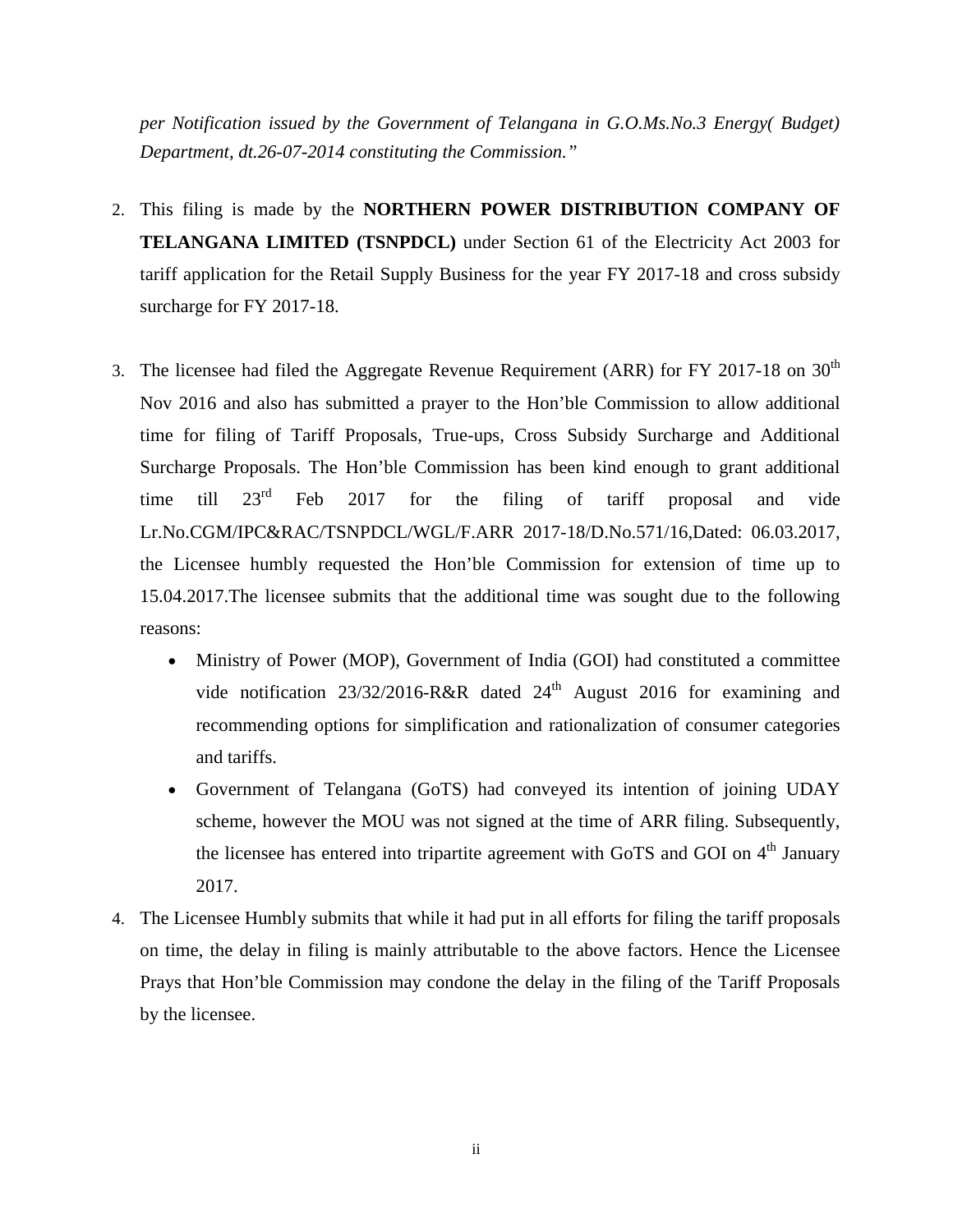5. **Tariff Proposals**: The licensees humbly submit to the Hon'ble Commission for retaining the tariffs as per the Tariff Order of FY 2016-17 for the ensuing year FY 2017-18. The licensees have proposed few changes to the definition of the consumer category to bring in greater clarity. The proposed changes are highlighted in the following sections:

### **5.1 LT – II: Non – domestic/commercial**

The licensee submits to the Hon'ble Commission for replacing the applicability of  $LT - II$ (A) and LT – II (B) under section 9.8 of Tariff Order for FY2016-17as mentioned below with the proposed clause

### **Clause in FY 2016-17 Tariff Order**

- Consumers who undertake Non Domestic activity
- Consumers who undertake Commercial activity
- Consumers who do not fall in any other LT category i.e., LT-I, LT-III to LT-VIII categories
- Consumers who avail supply of energy for lighting, fans, heating, air conditioning and power appliances in Commercial or Non-Domestic premises such as shops, business houses, offices, public buildings, hospitals, hostels, hotels, choultries, restaurants, clubs, theatres, cinema halls, bus stations, railway stations, timber depots, photo studios, printing presses etc.
- Educational institutions run by individuals, Non-Government Organizations or Private Trusts and their student hostels are also classified under this category

### **Proposed Clause**

- Consumers who undertake Non Domestic activity
- Consumers who undertake Commercial activity
- Consumers who do not fall in any other LT category i.e., LT-I, LT-III to LT-VIII categories
- Consumers who avail supply of energy for lighting, fans, heating, air conditioning and power appliances in Commercial or Non-Domestic premises such as shops, business houses, offices, public buildings, hospitals, hostels, hotels, choultries, restaurants, clubs,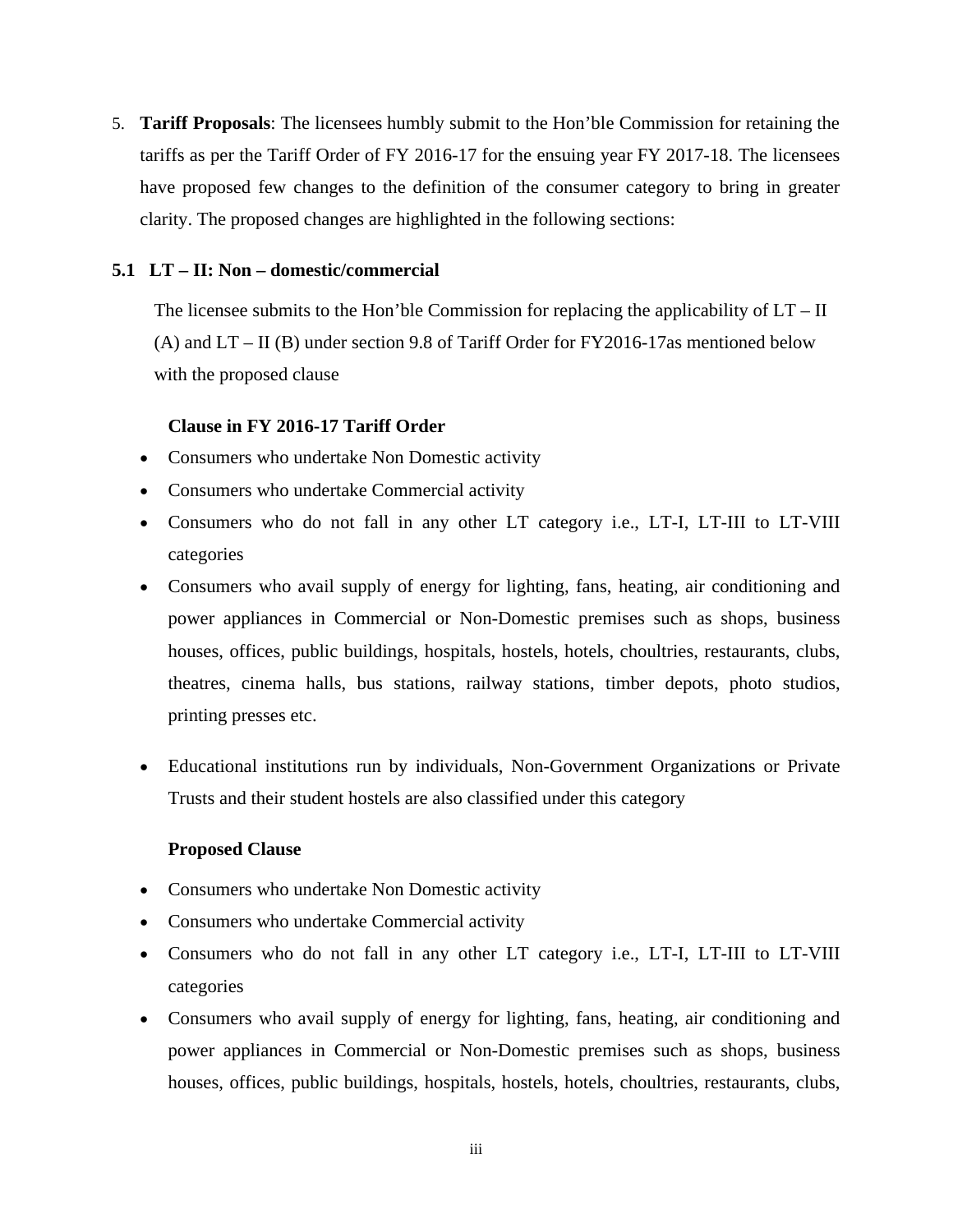theatres, cinema halls, bus stations, railway stations, timber depots, photo studios, printing presses, **all servicing & repairing centers, Bus Depots, laundries, dry cleaning units, gas/oil storage/transfer stations, warehouses / godowns / storage units (except for cold storages which would be charged under LT III industries), etc.**

- Educational institutions run by individuals, Non-Government Organizations or Private Trusts and their student hostels are also classified under this category
- **Cafeteria, Hotels, ATMs, Banks, Auditoriums and other amenities in Information Technology (IT) units identified and approved by the Consultative Committee on IT Industry (CCITI) constituted by GoTS.**

The licensee proposes to include the following clause as tariff specific condition for consumers intending to avail power under this category.

 "**IT units availing Industrial Power tariff have to provide separate meters at each individual utilization point other than the IT purpose as certified by the CCIT such as Cafeteria, Hotels, ATMs, Banks, Auditoriums and other amenities and these meters shall be sealed by the licensees. If the consumer does not provide separate meters at each individual utilisation point other than IT purpose, the entire consumption of the IT service will be billed under LT-II Non-domestic category."**

### **5.2 LT – III: Industry**

The licensee submits to the Hon'ble Commission to replace section 9.19 of Tariff order for FY 2016-17 with the proposed clause as mentioned below:

### **Existing Clause**

- Water Works & Sewerage Pumping Stations operated by Government Departments or Co-operative Societies and pumpsets of Railways, pumping of water by industries as subsidiary function and sewerage pumping stations operated by local bodies and Drinking Water filtering plants using only Reverse Osmosis (RO) process
- Workshops, flour mills, oil mills, saw mills, coffee grinders and wet grinders, Ice candy units with or without sale outlets, Goshalas, grass cutting and fodder cutting units.
- The Information Technology (IT) units identified and approved by the Consultative Committee on IT Industry (CCITI) constituted by GoTS.
- Newspaper printing units.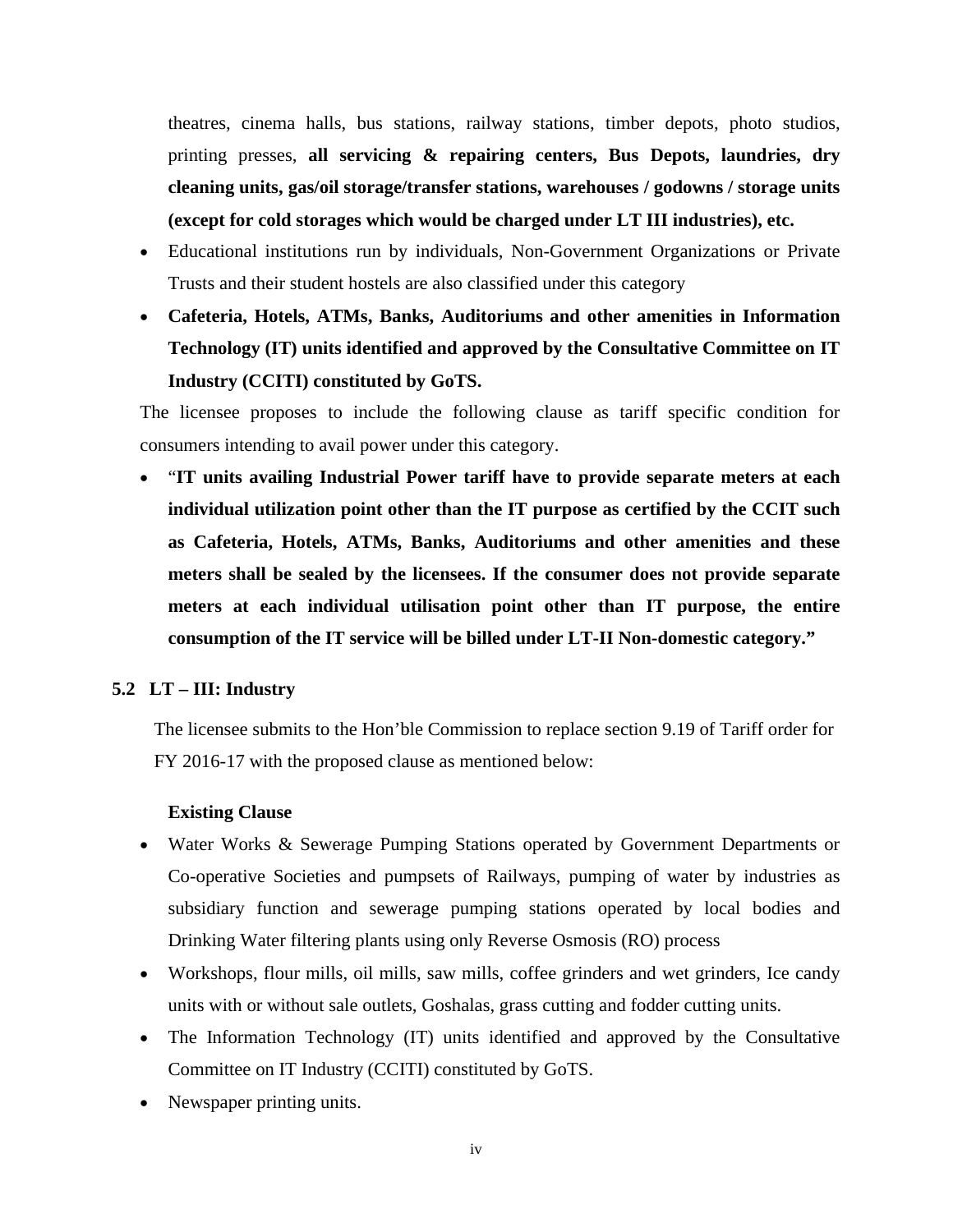- Poultry Farming Units.
- Pisciculture and Prawn culture units.
- Mushroom production units, Rabbit Farms, Sheep Farms and Goat Farms other than those coming under LT-IV with load exceeding 10 HP.
- Floriculture in Green Houses.
- Sugar cane crushing.

## **Proposed Clause**

- Water Works & Sewerage Pumping Stations operated by Government Departments or Co-operative Societies and pumpsets of Railways, pumping of water by industries as subsidiary function and sewerage pumping stations operated by local bodies and Drinking Water filtering plants using only Reverse Osmosis (RO) process
- Workshops **(involving activity of manufacturing),** flour mills, oil mills, saw mills, coffee grinders and wet grinders, Ice candy units with or without sale outlets, Goshalas, grass cutting and fodder cutting units.
- The Information Technology (IT) units identified and approved by the Consultative Committee on IT Industry (CCITI) constituted by GoTS **excluding the consumption towards Cafeteria, Hotels, ATMs, Banks, Auditoriums and other amenities**
- Newspaper printing units.
- Poultry Farming Units.
- Pisciculture and Prawn culture units.
- Mushroom production units, Rabbit Farms, Sheep Farms and Goat Farms other than those coming under LT-IV with load exceeding 10 HP.
- Sugar cane crushing.

The licensee proposes to include the following clause as tariff specific condition for consumers intending to avail power under this category.

 "**IT units availing Industrial Power tariff have to provide separate meters at each individual utilization point other than the IT purpose as certified by the CCIT such as Cafeteria, Hotels, ATMs, Banks, Auditoriums and other amenities and these**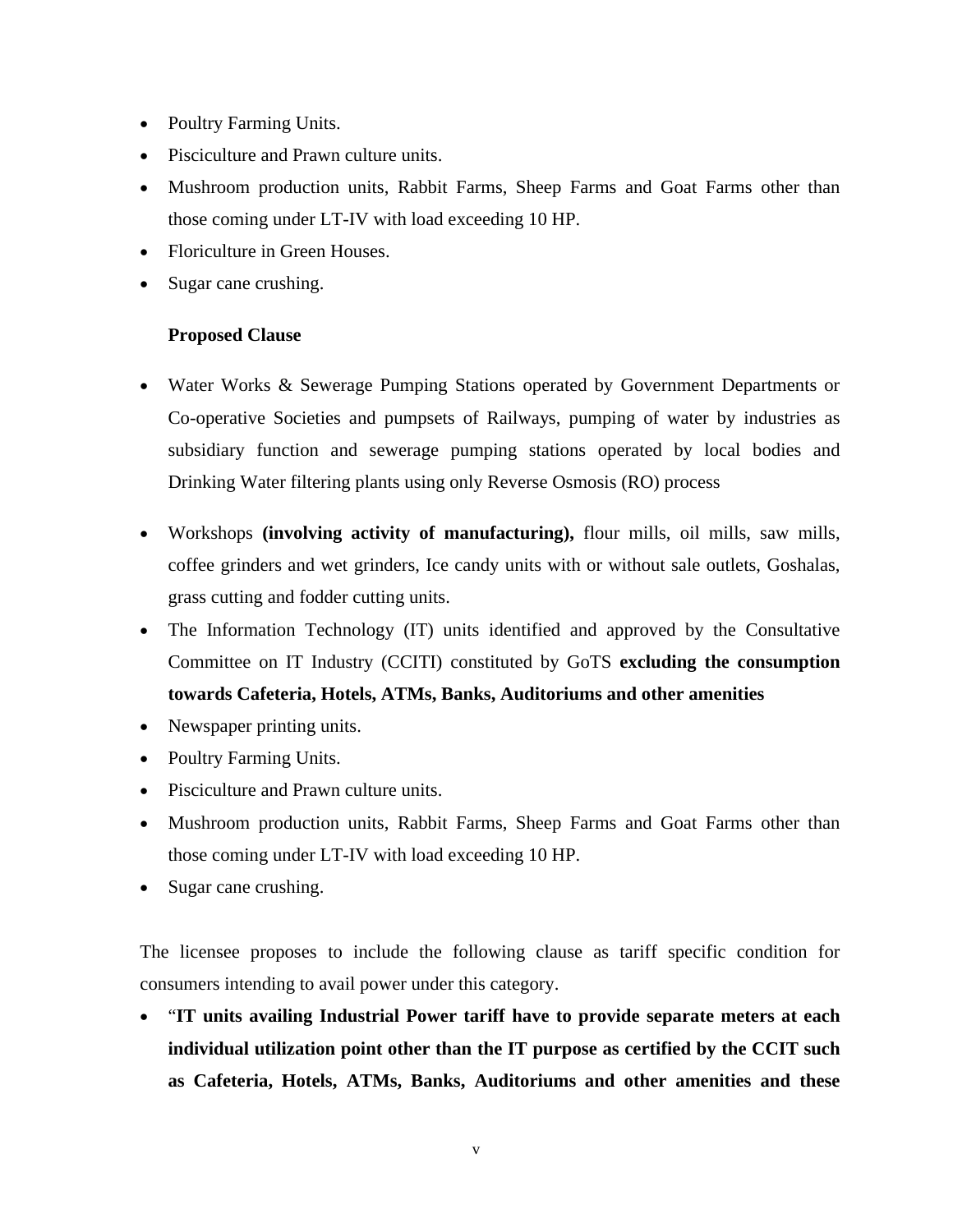**meters shall be sealed by the licensees. If the consumer does not provide separate meters at each individual utilisation point other than IT purpose, the entire consumption of the IT service will be billed under LT-II Non-domestic category."**

### **5.3 LT – V: Agricultural**

The licensee submits that the Hon'ble Commission may consider the following changes proposed in tariff definition for Agricultural Consumers

- The licensee proposes to make Demand Side Management (DSM) measures mandatory for LT-V consumers
- Licensee proposes to provide free power to all farmers (excluding corporate farmers) without any restriction on number of connections or acreage.
- Licensee also proposes to include cultivation in poly-houses/green-houses under LT-V: agricultural category.
- The licensee proposes to include the below definition for Corporate Farmers: **The Companies/Corporate Owners who carry out Agricultural production on large scale in the lands owned by them or on the basis of agreement between the individual farmers and the companies**.

### **5.4 LT – VIII: Temporary**

The licensee submits that the Hon'ble Commission may include the following applicability definition for consumers availing Temporary Supply in LT category.

- **Temporary supply is applicable to** 
	- o **All Construction activities like construction of all types of structures/infrastructure such as buildings, bridges, fly-overs, dams, Power Stations, roads, Aerodromes, tunnels for laying of pipelines, etc.**
	- o **Exhibitions, circuses, outdoor film shootings, touring talkies, etc.**
- **This tariff category is applicable for connections that are temporary in nature and hence for construction purpose, a consumer shall be given a temporary connection only.**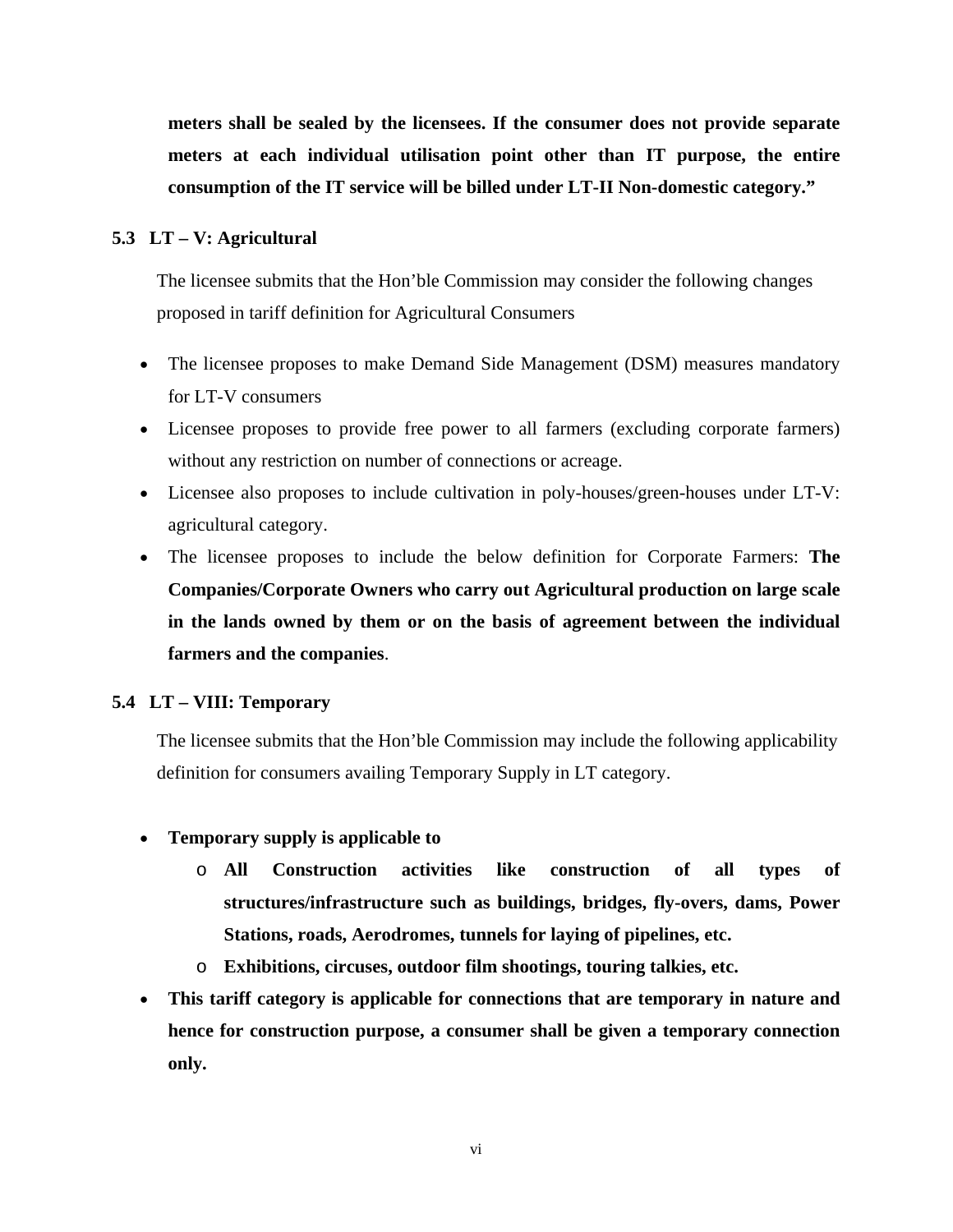**For the buildings above 10Mtrs height excluding Stilt for parking only, Regular supply shall be given only after submission of the Occupancy certificate as directed by the Govt. of Andhra Pradesh (united) vide G.O. Ms. No. 86 dated 03.03.2006 and on payment of the required charges.**

The licensee proposes to replace the tariff specific condition as mentioned in section 9.72 of FY 2016-17 Retail supply tariff order produced as below with the proposed clause:

### **Existing Clause**

"Temporary supply can be given on the request of a consumer initially for a period up to 6 months as per the tariff applicable under the Temporary supply category. In case, the consumer requests for further extension, the same can be extended for another 6 months with the same tariff as applicable to Temporary supply category. After the expiry of 12 months, the consumer is at liberty to seek further extension provided, the consumer pays twice the regular tariff (i.e. the corresponding category) or the consumer has the choice of availing of regular supply."

### **Proposed Clause**

**"Temporary supply can be given initially for a period upto one year as per the tariff applicable under the Temporary supply category. After the expiry of one year, the consumer is at liberty to seek further extension."**

### **5.5 HT – I (A) General**

The licensee submits that the Hon'ble Commission may consider to replace section 9.87 in the tariff order of FY 2016-17 with the proposed clause as mentioned below:

### **Existing Clause**

- This tariff will also apply to:
	- o Water Works & Sewerage Pumping Stations operated by Government Departments or Co-operative Societies and pump sets of Railways, pumping of water by industries as subsidiary function and sewerage pumping stations operated by local bodies.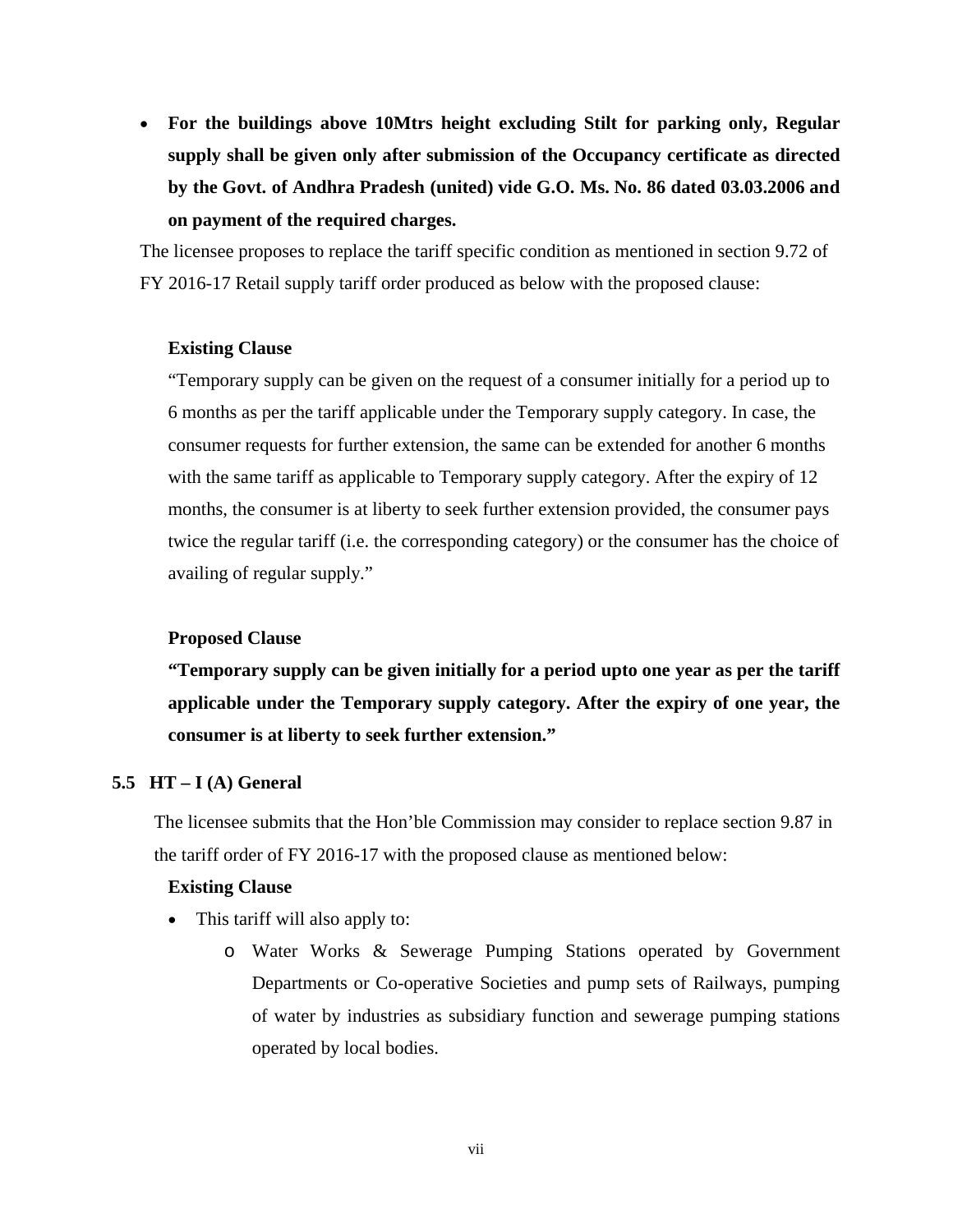- o Workshops, flour mills, oil mills, saw mills, Ice candy, Ice manufacturing units with or without sale outlets.
- o The Information Technology (IT) units identified and approved by the Consultative Committee on IT Industry (CCITI) constituted by GoTS.
- o Newspaper printing units.
- o Poultry Farming.
- o Pisciculture and Prawn culture units.

## **Proposed Clause**

- The tariff will also apply to:
	- o Water Works & Sewerage Pumping Stations operated by Government Departments or Co-operative Societies and pump sets of Railways, pumping of water by industries as subsidiary function and sewerage pumping stations operated by local bodies.
	- o Workshops **(involving activity of manufacturing),** flour mills, oil mills, saw mills, Ice candy units, Ice manufacturing units with or without sale outlets.
	- o **All servicing & repairing centers, Bus Depots, gas/oil storage/transfer stations, warehouses/godowns/storage units (except for cold storages), etc. shall not be included in HT I(A) category**
	- o **The Information Technology (IT) units identified and approved by the Consultative Committee on IT Industry (CCITI) constituted by GoTS excluding the consumption towards Cafeteria, Hotels, ATMs, Banks, Auditoriums and other amenities**.
	- o Newspaper printing units.
	- o Poultry Farming.
	- o Pisciculture and Prawn culture units

The licensee proposes to include the following clause as tariff specific condition under HT-I(A) Industry General category.

 "**IT units availing Industrial Power tariff have to provide separate meters at each individual utilization point other than the IT purpose as certified by the CCIT such**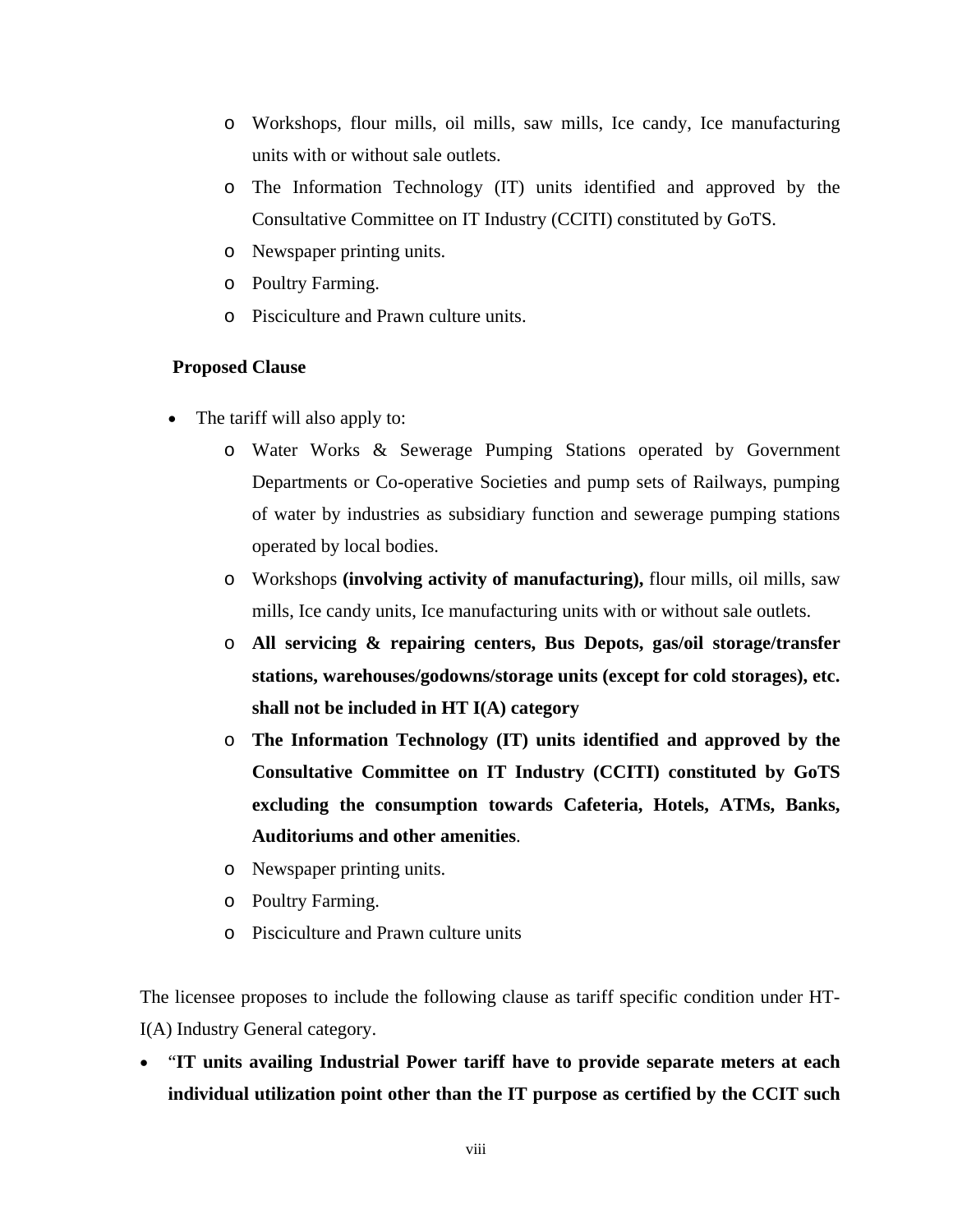**as Cafeteria, Hotels, ATMs, Banks, Auditoriums and other amenities and these meters shall be sealed by the licensees. If the consumer does not provide separate meters at each individual utilisation point other than IT purpose, the entire consumption of the IT service will be billed under HT-II Others category."**

### **5.6 HT – II: Others**

The licensee submits to the Hon'ble Commission for replacing the applicability of  $HT - II$ : Others under section 9.94 of Tariff Order for FY2016-17as mentioned below with the proposed clause.

### **Existing Clause**

o This tariff is applicable to all HT Consumers other than those covered under HT Categories I and III to VII.

### **Proposed Clause**

- o This tariff is applicable to all HT Consumers other than those covered under HT Categories I and III to VII.
- o **Consumers who undertake Non Domestic activity**
- o **Consumers who undertake Commercial activity**
- o **Consumers who avail supply of energy for lighting, fans, heating, air conditioning and power appliances in Commercial or Non-Domestic premises such as shops, business houses, offices, public buildings, hospitals, hostels, hotels, choultries, restaurants, clubs, theatres, cinema halls, timber depots, photo studios, printing presses, all servicing & repairing centers, Bus Depots, laundries, dry cleaning units, gas/oil storage/transfer stations, warehouses / godowns / storage units (except for cold storages which would be charged under HT I(A) Industries), etc.**
- o **Educational institutions run by individuals, Non-Government Organizations or Private Trusts and their student hostels are also classified under this category**
- o **Cafeteria, Hotels, ATMs, Banks, Auditoriums and other amenities in Information Technology (IT) units identified and approved by the Consultative Committee on IT Industry (CCITI) constituted by GoTS.**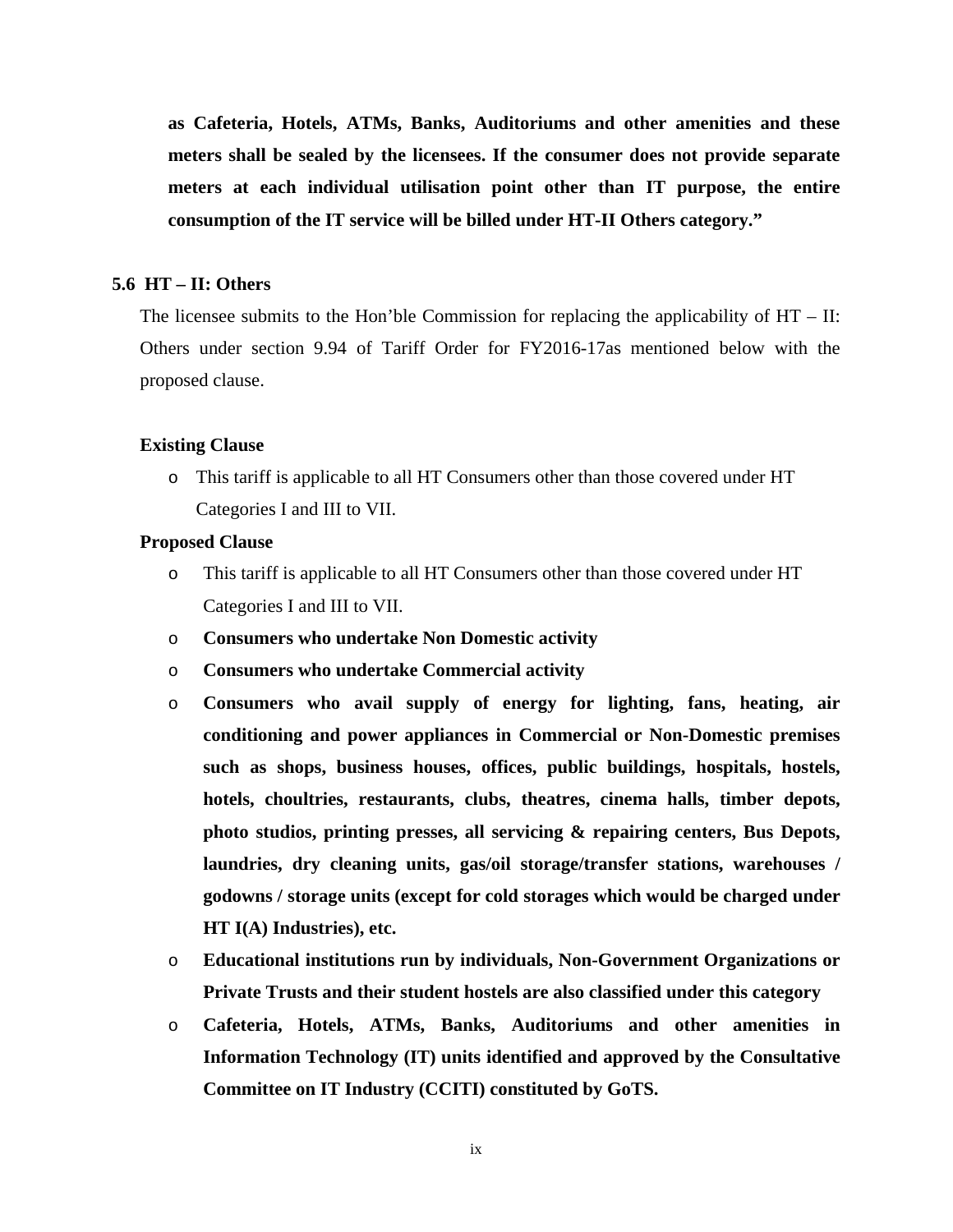The licensee proposes to include the following clause as tariff specific condition under HT-II Others category.

o"**IT units availing Industrial Power tariff have to provide separate meters at each individual utilization point other than the IT purpose as certified by the CCIT such as Cafeteria, Hotels, ATMs, Banks, Auditoriums and other amenities and these meters shall be sealed by the licensees. If the consumer does not provide separate meters at each individual utilisation point other than IT purpose, the entire consumption of the IT service will be billed under HT-II Others category.''**

## **5.7 HT – VIII: Temporary**

The licensee pray the Hon'ble Commission to include the following applicability definition for consumers availing Temporary Supply in HT category:

- **Temporary supply is applicable to** 
	- o **All Construction activities like construction of all types of structures/infrastructure such as buildings, bridges, fly-overs, dams, Power Stations, roads, Aerodromes, tunnels for laying of pipelines, etc.**
	- o **Exhibitions, circuses, outdoor film shootings, touring talkies, etc.**
- **This tariff category is applicable for connections that are temporary in nature and hence for construction purpose, a consumer shall be given a temporary connection only.**
- **For the buildings above 10Mtrs height excluding Stilt for parking only, Regular supply shall be given only after submission of the Occupancy certificate as directed by the Govt. of Andhra Pradesh (united) vide G.O. Ms. No. 86 dated 03.03.2006 and on payment of the required charges.**
- The licensee propose to replace the tariff specific condition as mentioned in section 9.138(a) of FY 2016-17 Retail supply tariff order as produced below with the proposed clause

### **Existing Clause**

"Temporary supply can be given on the request of a consumer initially for a period up to 6 months as per the tariff applicable under the Temporary supply category. In case, the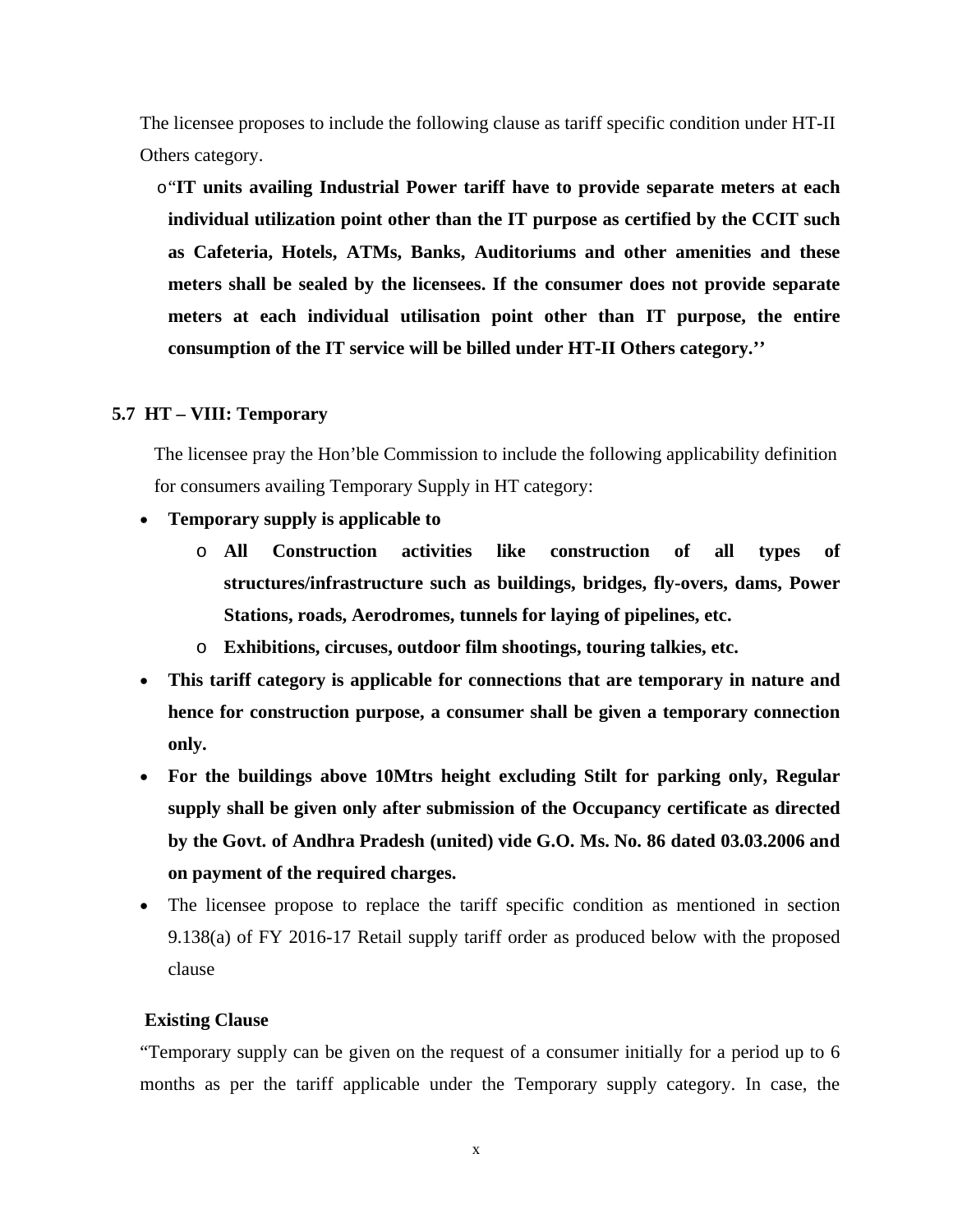consumer requests for further extension, the same can be extended for another 6 months with the same tariff as applicable to Temporary supply category. After the expiry of 12 months, the consumer is at liberty to seek further extension provided, the consumer pays twice the regular tariff (i.e. the corresponding category) or the consumer has the choice of availing of regular supply."

### **Proposed Clause**

**"Temporary supply can be given initially for a period upto one year as per the tariff applicable under the Temporary supply category. After the expiry of one year, the consumer is at liberty to seek further extension."**

### 6. **Determination of True-ups:**

The licensees have signed the UDAY MOU which is a tripartite agreement with Government of Telangana, Government of India and the licensees on  $4<sup>th</sup>$  January 2017. As per the agreement, Government of Telangana has taken over 75% of the outstanding loans as on  $30<sup>th</sup>$ Sept 2015, by end of FY 2016-17. The quantum of loans taken over amounts to INR 8,923 crores.

In view of the above the licensee is not seeking the true-ups for  $1<sup>st</sup>$  and  $2<sup>nd</sup>$  control periods and for FY 2014-15. The licensee prays that the Hon'ble Commission may permit the licensee to file for final true-up for FY 2015-16 and FY 2016-17 during the filing for FY 2018-19 after assessing the impact of loans taken over by the Government and additional support from the Government.

### 7. **Determination of Cross subsidy Surcharge for FY 2017-18**

The licensee has proposed to retain the tariffs as per the current tariff order FY 2016-17 for ensuing year FY 2017-18. The licensee humbly submits that the Hon'ble Commission may fix the cross subsidy surcharge as per the National Tariff Policy as notified by Ministry of Power dated  $28<sup>th</sup>$  Jan 2016.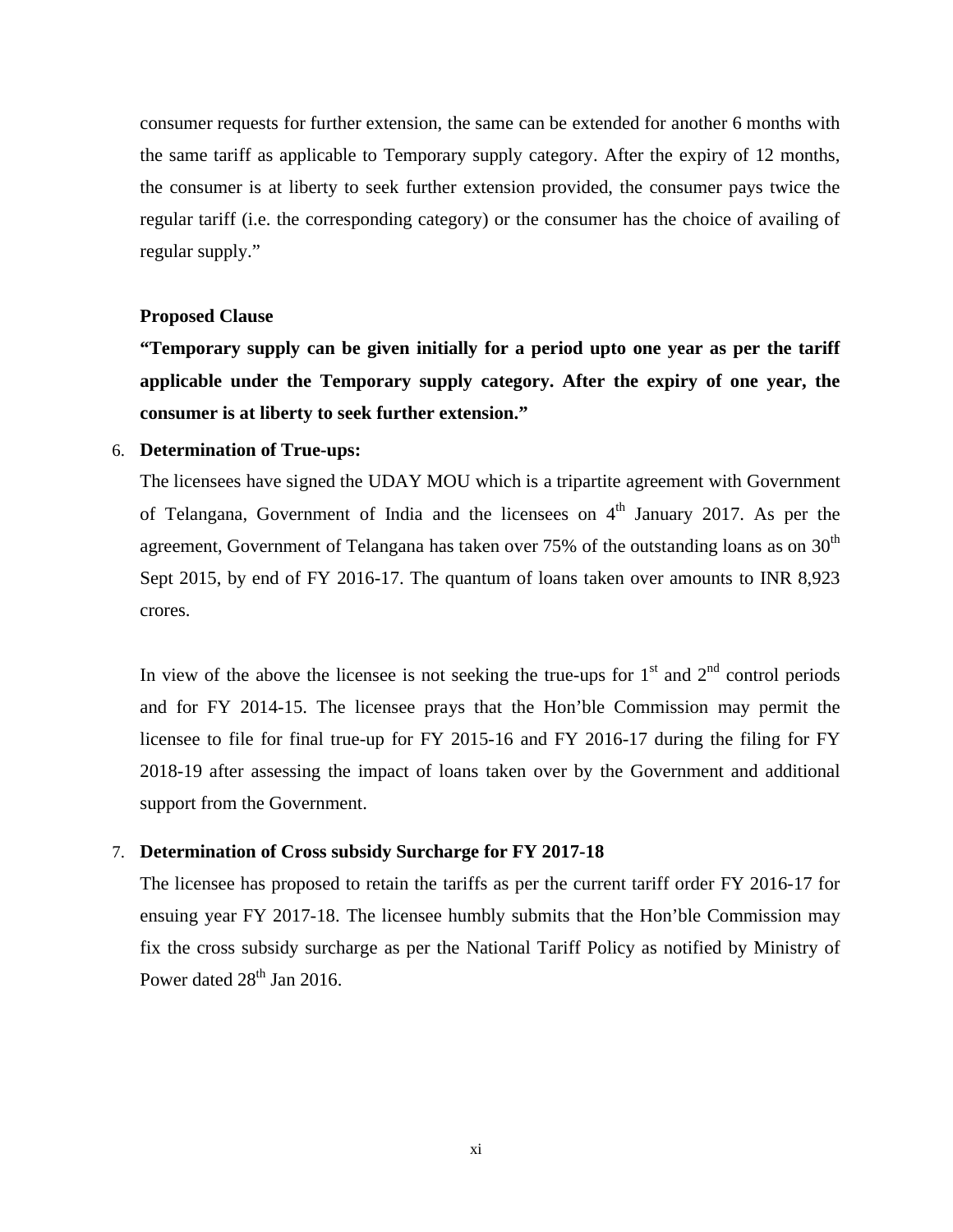### 8. **Filing of Additional Surcharge for the FY 2017-18:**

The licensee would like to submit to the Hon'ble Commission that the licensee has tied up considerable quantum of power procurement from various sources in order to provide reliable and quality power supply to all the consumers in the state without any load shedding for FY 2017-18. However if consumers were to opt for open access, the licensee would like to submit that significant portion of the fixed costs pertaining to power purchase from above sources would be stranded leading to under recovery of the fixed costs. In order to recover the fixed costs of the stranded assets, the licensee humbly prays the Hon'ble Commission to permit the licensee for filing of additional surcharge petition separately.

- 9. Based on the information available, the applicant has made sincere efforts to comply with the Regulation of the Hon'ble Commission and discharge its obligations to the best of its abilities. However, should any further material information become available in the near future, the applicant reserves the right to file such additional information and consequently amend/ revise the application.
- 10. This filing has been discussed and approved by the Board of Directors of TSNPDCL and Sri. A. Gopal Rao, Chairman and Managing Director of TSNPDCL has been authorised to execute and file the said document on behalf of TSNPDCL. Accordingly, the current filing documents are signed and verified by, and backed by the affidavit of Sri. A. Gopal Rao, the Chairman and Managing Director of TSNPDCL.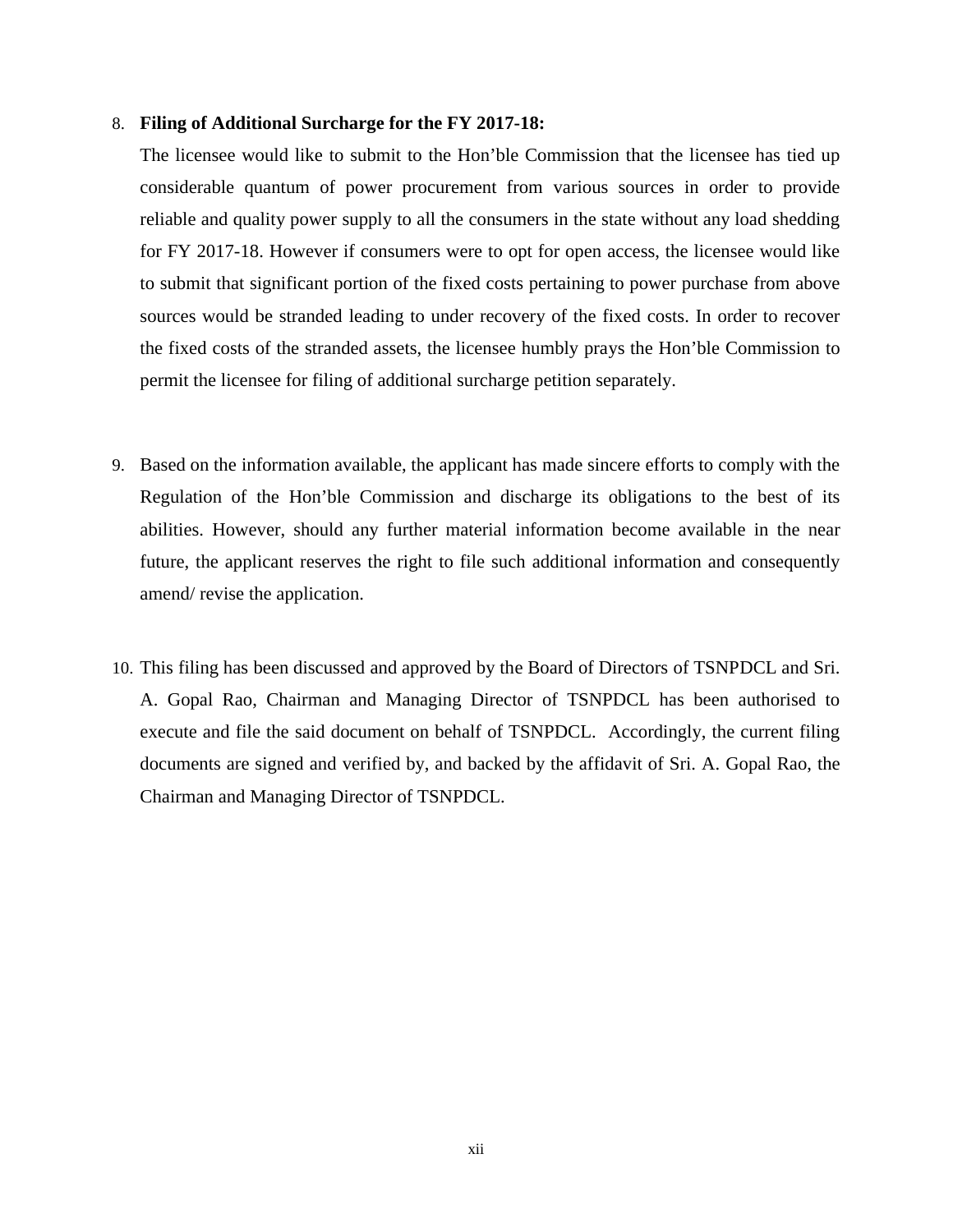- II. In the aforesaid facts and circumstances, the Applicant requests that this Hon'ble Commission may be pleased to:
	- a. Take the accompanying Tariff application of TSNPDCL on record and treat it as complete:
	- b. Grant suitable opportunity to TSNPDCL within a reasonable time frame to file additional material information that may be subsequently available;
	- c. Consider and approve TSNPDCL's Tariff application including all requested regulatory treatments in the filing:
	- d. Pass such order as the Hon'ble Commission may deem fit and proper in the facts and circumstances of the case.

# NORTHERN POWER DISTRIBUTION COMPANY OF TELANGANA LIMITED (APPI,ICANT)

**Through** 

CHAIRMAN AND MANAGING DIRECTOR

Place: Hyderabad Dated:13-04-2017

TSNPDCL/Warangal. Unairman & Managing Director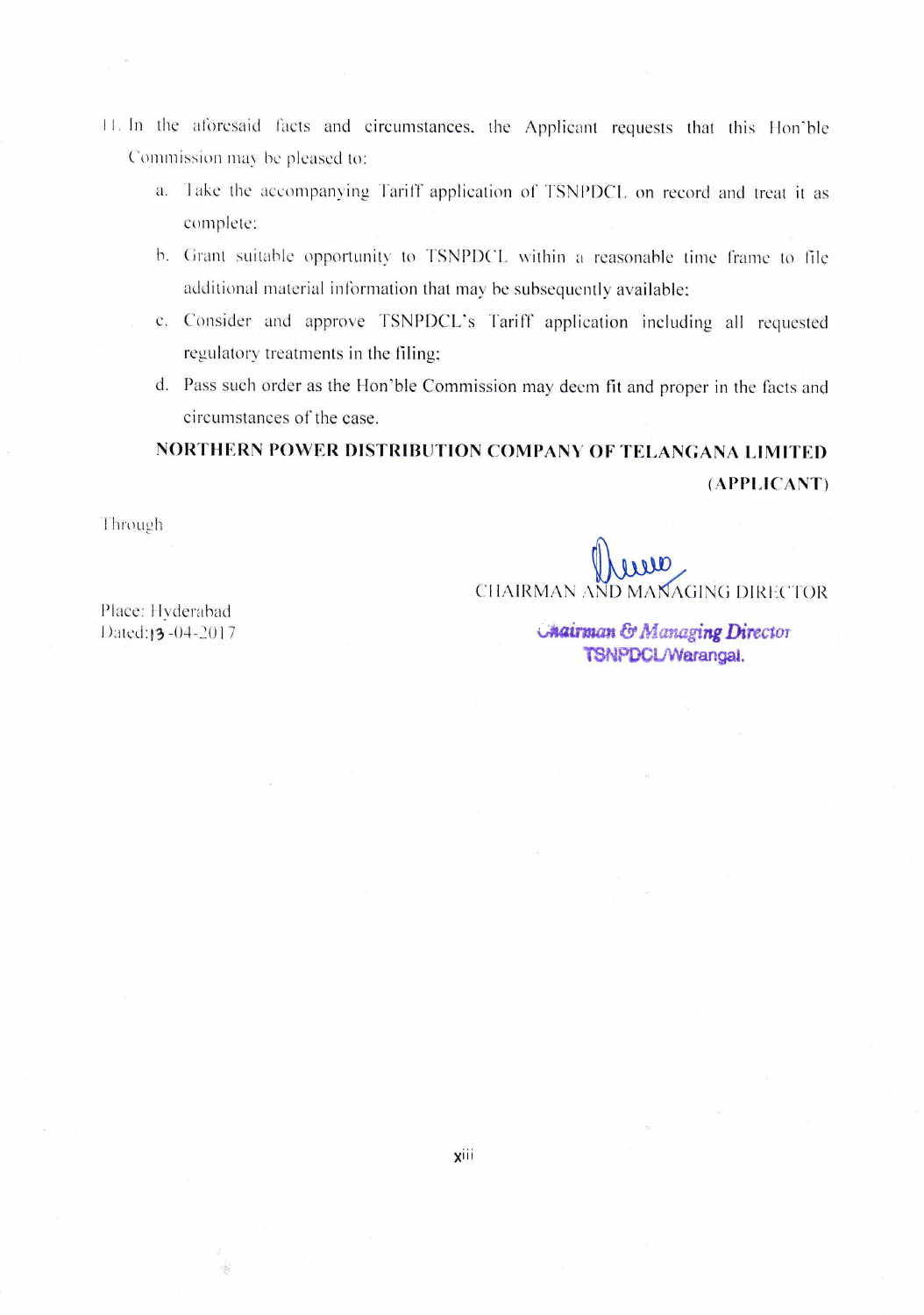# **BEFORE THE HONOURABLE TELANGANA STATE ELECTRICITY REGULATORY COMMISSION**

AT ITS OFFICE AT 5<sup>th</sup> Floor, Singareni Bhavan, Red Hills, Hyderabad - 500 004

**FILING NO.\_\_\_\_\_\_\_\_/2017**

**CASE NO. \_\_\_\_\_\_\_\_/2017**

In the matter of:

**Filing of the tariff applications for retail supply business, true-up and cross subsidy surcharge for FY 2017-18 by the NORTHERN POWER DISTRIBUTION COMPANY OF TELANGANA LIMITED ('TSNPDCL' or 'the Company' or 'the Licensee') as the Distribution and Retail Supply Licensee.**

In the matter of:

# **NORTHERN POWER DISTRIBUTION COMPANY OF TELANGANA LIMITED**  … Applicant

## **AFFIDAVIT OF APPLICANT VERIFYING THE APPLICATION ACCOMPANYING FILING AS PER TERMS AND CONDITIONS OF TARIFF FOR WHEELING AND RETAIL SALE OF ELECTRICITY**

I, Sri. A. Gopal Rao, son of Sri A. Chalapathi Rao, working for gain at the Northern Power Distribution Company of Telangana Limited do solemnly affirm and say as follows:

1 I am the Chairman and Managing Director of TSNPDCL, the Licensee that has, vide the Hon'ble Commission's approval in proceedings No. APERC/Secy/Engg/No.6 dt.31.3.2000, been granted the distribution and retail supply functions that Transco was authorised to conduct or carry out under the Act and the license, with respect to the business of distribution and retail supply of electricity in the Northern distribution zone in Telangana. On December 27, 2000, the Hon'ble Commission has awarded a Distribution and Retail Supply License to TSNPDCL effected from April 1, 2001. I am competent and duly authorised by TSNPDCL to affirm, swear, execute and file this affidavit in the present proceedings.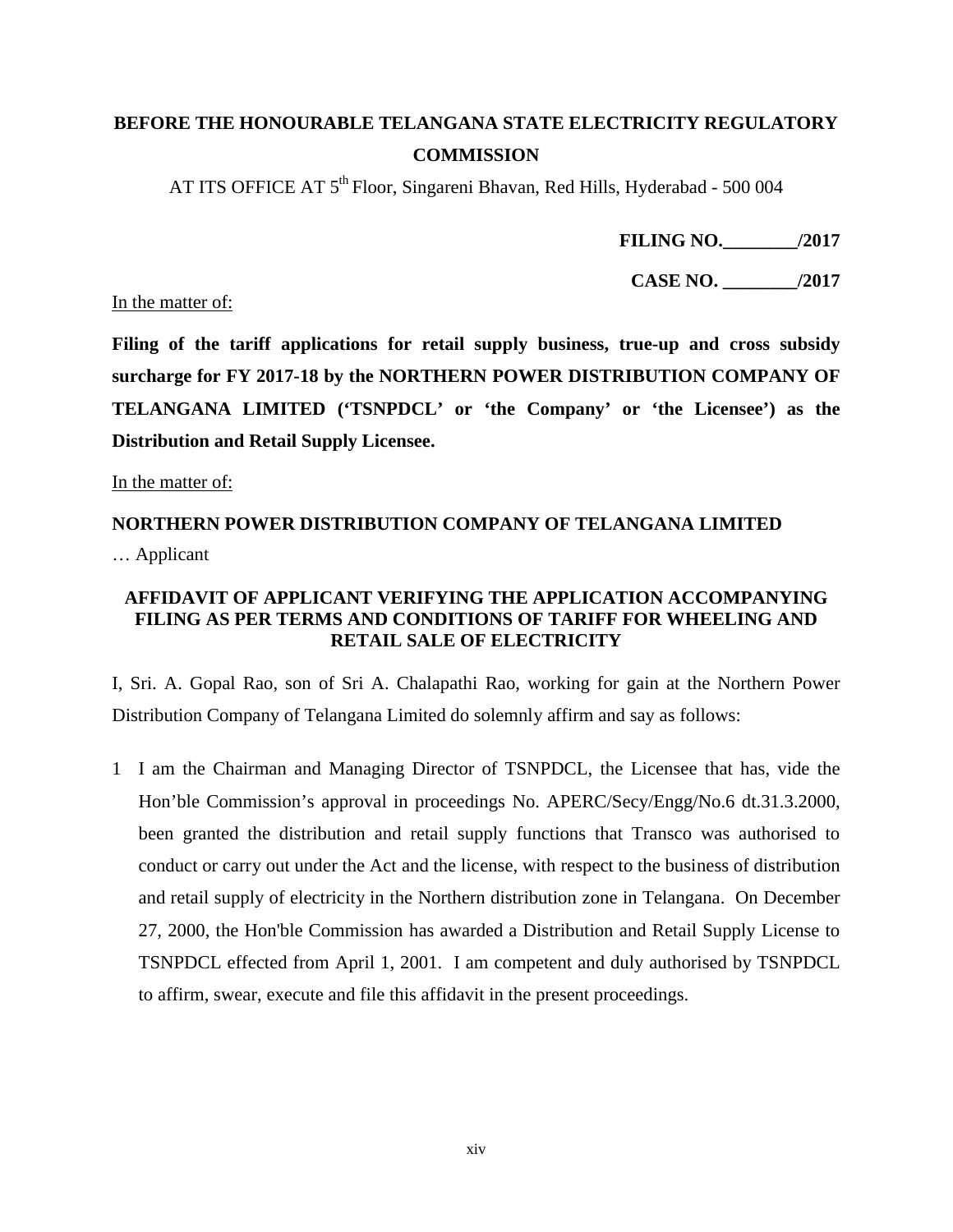- $\overline{2}$ As such, I submit that I have been duly authorised by the Board of Directors of TSNPDCL to submit the application, as per Terms and Conditions of Tariff for Wheeling and Retail Sale of Electricity (Regulation 4 of 2005) of TSNPDCL for the FY 2017-18 to Hon'ble Commission.
- I submit that I have read and understood the contents of the appended application of 3 TSNPDCL. The facts stated in the application are true to the best of my knowledge, which are derived from the official records made available and certain facts stated are based on information and advice which. I believe to be true and correct.
- I submit that for the reasons, and facts stated in the appended application this Applicant pray  $\overline{4}$ that the Hon'ble Commission may be pleased to
	- (a) Take the accompanying Tariff application of TSNPDCL on record and treat it as complete:
	- (b) Grant suitable opportunity to TSNPDCL within a reasonable time frame to file additional material information that may be subsequently available;
	- (c) Consider and approve TSNPDCL's Tariff application including all requested regulatory treatments in the filing;
	- (d) Pass such order as the Hon'ble Commission may deem fit and proper in the facts and circumstances of the case.

CIrrry. DEPONENT **Chairman & Managing Director** TSNPDOL/Warangal'

### VERIFICATION:

.

I. the above named Deponent solemnly affirm at Hyderabad on this 13th day of April 2017 that the contents of the above affidavit are true to my knowledge, no part of it is false and nothing material has been concealed there from.

**Girliman & Managing Director** TSNPDCL/Warangal.

Solemnly affirmed and signed before me.

K. nee

K.VENKATESHAM Company Secretary (GR-II) Northern Power Distribution Company of Telangana Limited Registered Office & Corporate Office, Vidyuth Bhavan, Warangal - 506001.

 $\frac{1}{2\pi}$ 

 $\bar{X}$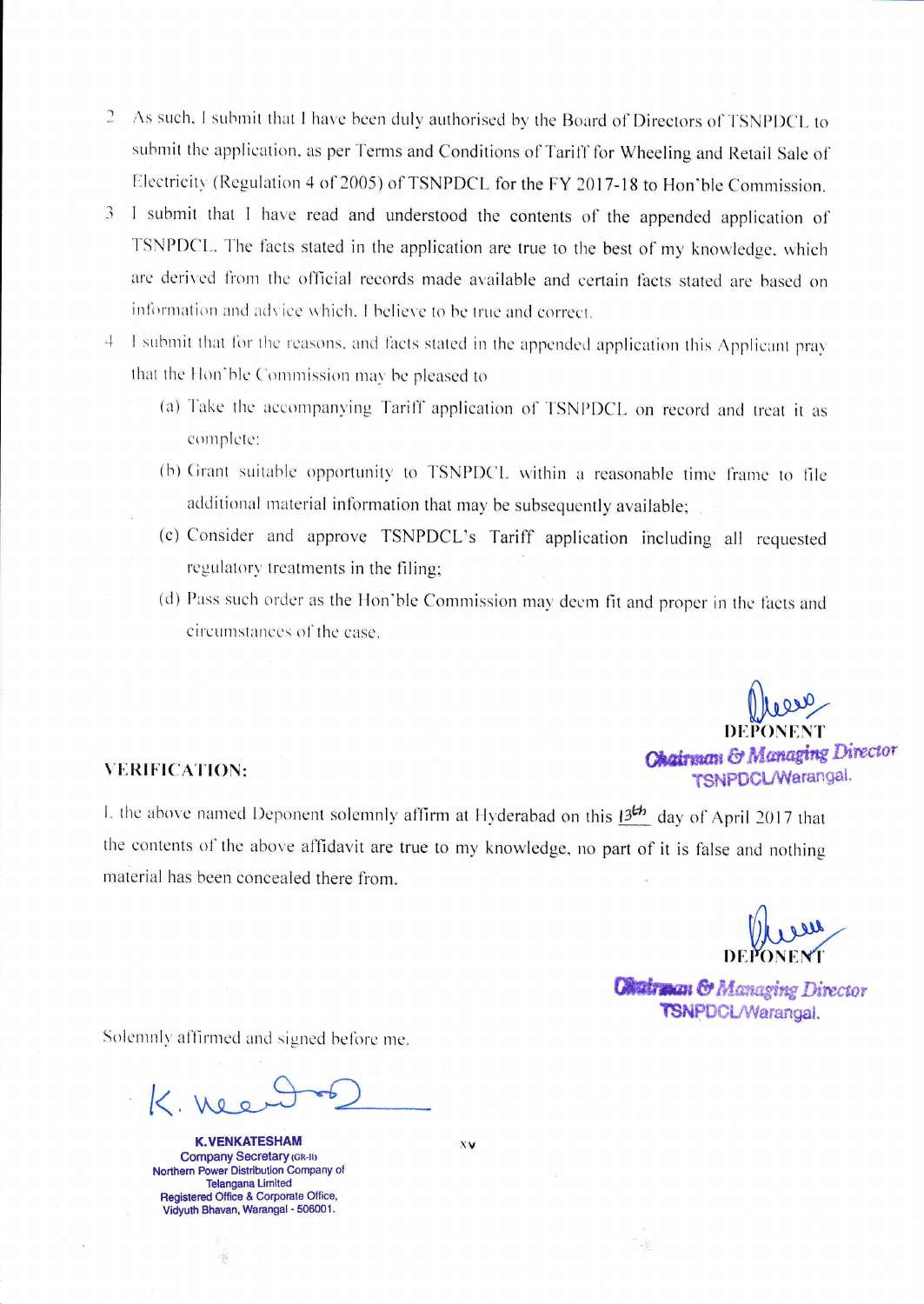# Contents

| 1.1 |                                                            |  |
|-----|------------------------------------------------------------|--|
| 1.2 |                                                            |  |
| 1.3 |                                                            |  |
| 1.4 |                                                            |  |
| 1.5 |                                                            |  |
| 1.6 |                                                            |  |
| 1.7 |                                                            |  |
| 2.  |                                                            |  |
| 3.  | Determination of Cross subsidy Surcharge for FY 2017-18 11 |  |
| 4.  |                                                            |  |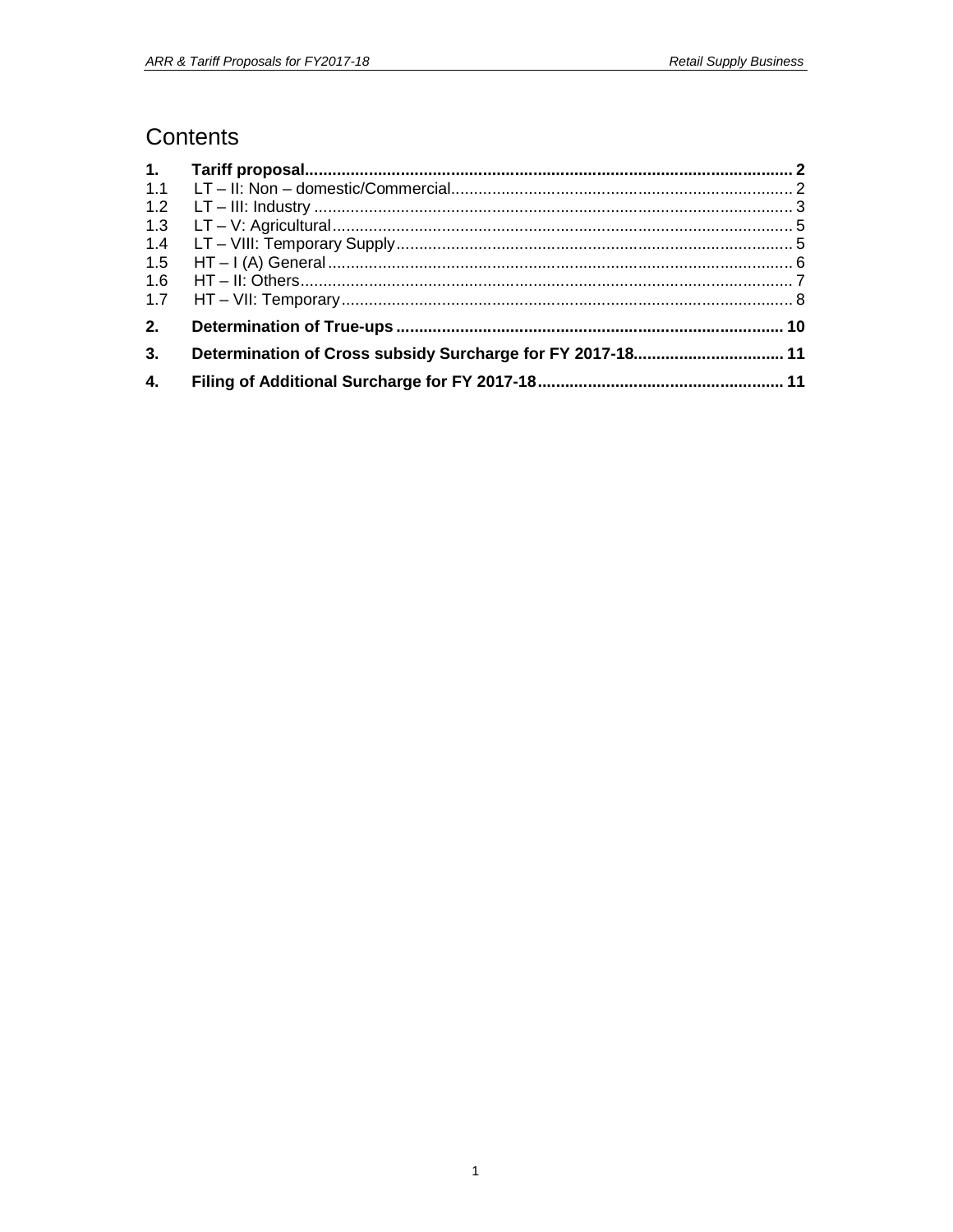## **1. Tariff proposal**

The licensees humbly submit to the Honorable Commission for retaining the tariffs as per the Tariff Order of FY 2016-17, for the ensuing year FY 2017-18. The licensees have proposed few changes to the definition of certain consumer categories to bring in greater clarity. The proposed changes are highlighted in the following sections.

### **1.1 LT – II: Non – domestic/Commercial**

The licensees submit to the Hon'ble Commission for replacing the applicability of  $LT -$ II (A) and LT – II (B) under section 9.8 of Tariff Order for FY2016-17 as mentioned below with the proposed clause

### **Clause in FY 2016-17 Tariff Order**

Applicability

- Consumers who undertake Non Domestic activity
- Consumers who undertake Commercial activity
- Consumers who do not fall in any other LT category i.e., LT-I, LT-III to LT-VIII categories
- Consumers who avail supply of energy for lighting, fans, heating, air conditioning and power appliances in Commercial or Non-Domestic premises such as shops, business houses, offices, public buildings, hospitals, hostels, hotels, choultries, restaurants, clubs, theatres, cinema halls, bus stations, railway stations, timber depots, photo studios, printing presses etc.
- Educational institutions run by individuals, Non-Government Organizations or Private Trusts and their student hostels are also classified under this category.

### **Proposed Clause**

Applicability

- Consumers who undertake Non Domestic activity
- Consumers who undertake Commercial activity
- Consumers who do not fall in any other LT category i.e., LT-I, LT-III to LT-VIII categories
- Consumers who avail supply of energy for lighting, fans, heating, air conditioning and power appliances in Commercial or Non-Domestic premises such as shops, business houses, offices, public buildings, hospitals, hostels, hotels, choultries, restaurants, clubs, theatres, cinema halls, bus stations, railway stations, timber depots, photo studios, printing presses, **all servicing & repairing centers, Bus Depots, laundries, dry cleaning units, gas/oil storage/transfer stations, warehouses/**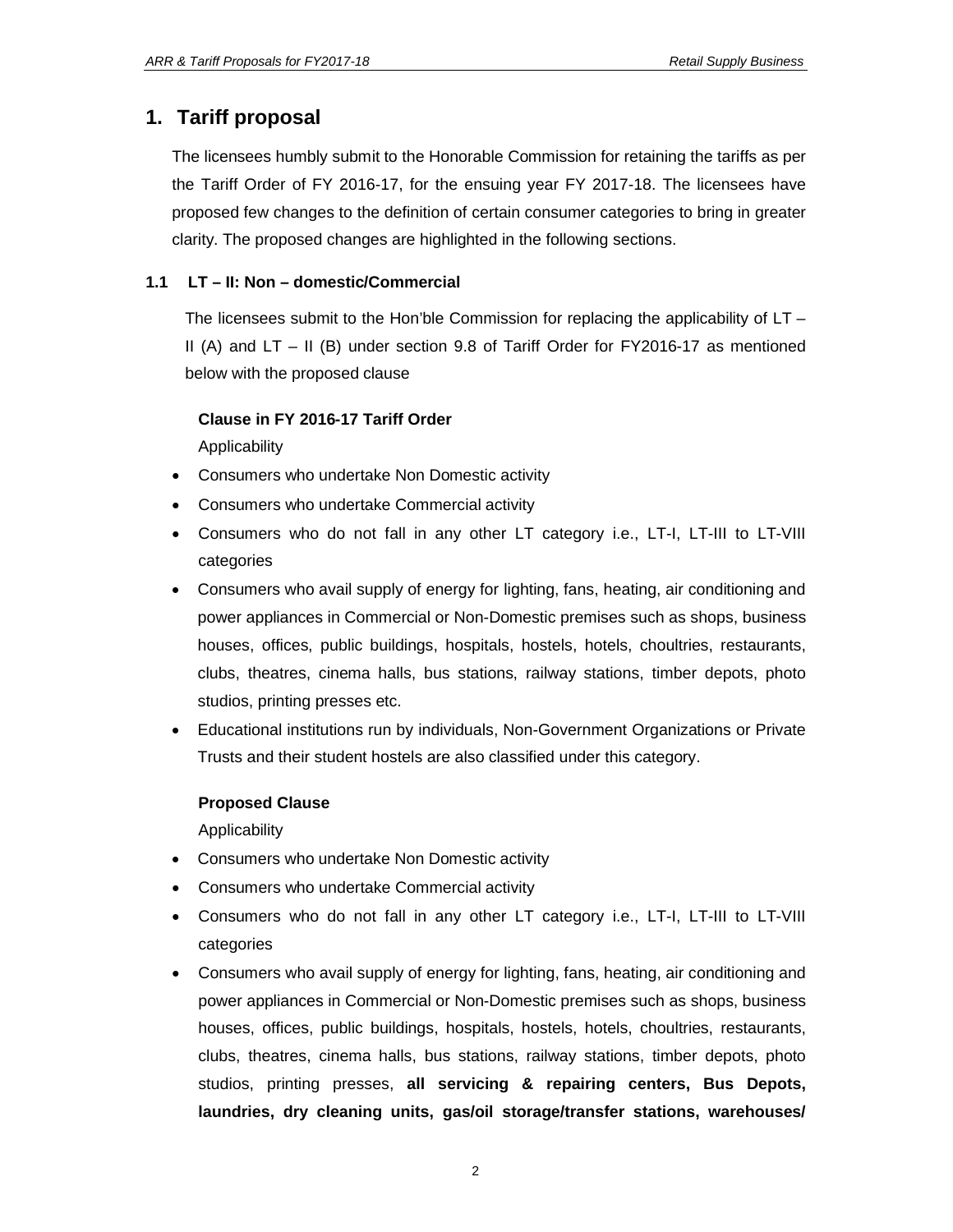**godowns/storage units (except for cold storages which would be charged under LT III industries), etc.**

- Educational institutions run by individuals, Non-Government Organizations or Private Trusts and their student hostels are also classified under this category.
- **Cafeteria, Hotels, ATMs, Banks, Auditoriums and other amenities in Information Technology (IT) units identified and approved by the Consultative Committee on IT Industry (CCITI) constituted by GoTS.**

The licensee propose to include the following clause as tariff specific condition under section 9.53 of Tariff Order for FY2016-17

 **"IT units availing Industrial Power tariff have to provide separate meters at each individual utilization point other than the IT purpose as certified by the CCIT such as Cafeteria, Hotels, ATMs, Banks, Auditoriums and other amenities and these meters shall be sealed by the licensees. If the consumer does not provide separate meters at each individual utilisation point other than IT purpose, the entire consumption of the IT service will be billed under LT-II Nondomestic category."**

### **1.2 LT – III: Industry**

The licensees submit to the Hon'ble Commission to replace section 9.19 of Tariff order for FY 2016-17 with the proposed clause mentioned below:

### **Existing Clause**

This tariff will also apply to:

- Water Works & Sewerage Pumping Stations operated by Government Departments or Co-operative Societies and pumpsets of Railways, pumping of water by industries as subsidiary function and sewerage pumping stations operated by local bodies and Drinking Water filtering plants using only Reverse Osmosis (RO) process
- Workshops, flour mills, oil mills, saw mills, coffee grinders and wet grinders, Ice candy units with or without sale outlets, Goshalas, grass cutting and fodder cutting units.
- The Information Technology (IT) units identified and approved by the Consultative Committee on IT Industry (CCITI) constituted by GoTS.
- Newspaper printing units.
- Poultry Farming Units.
- Pisciculture and Prawn culture units.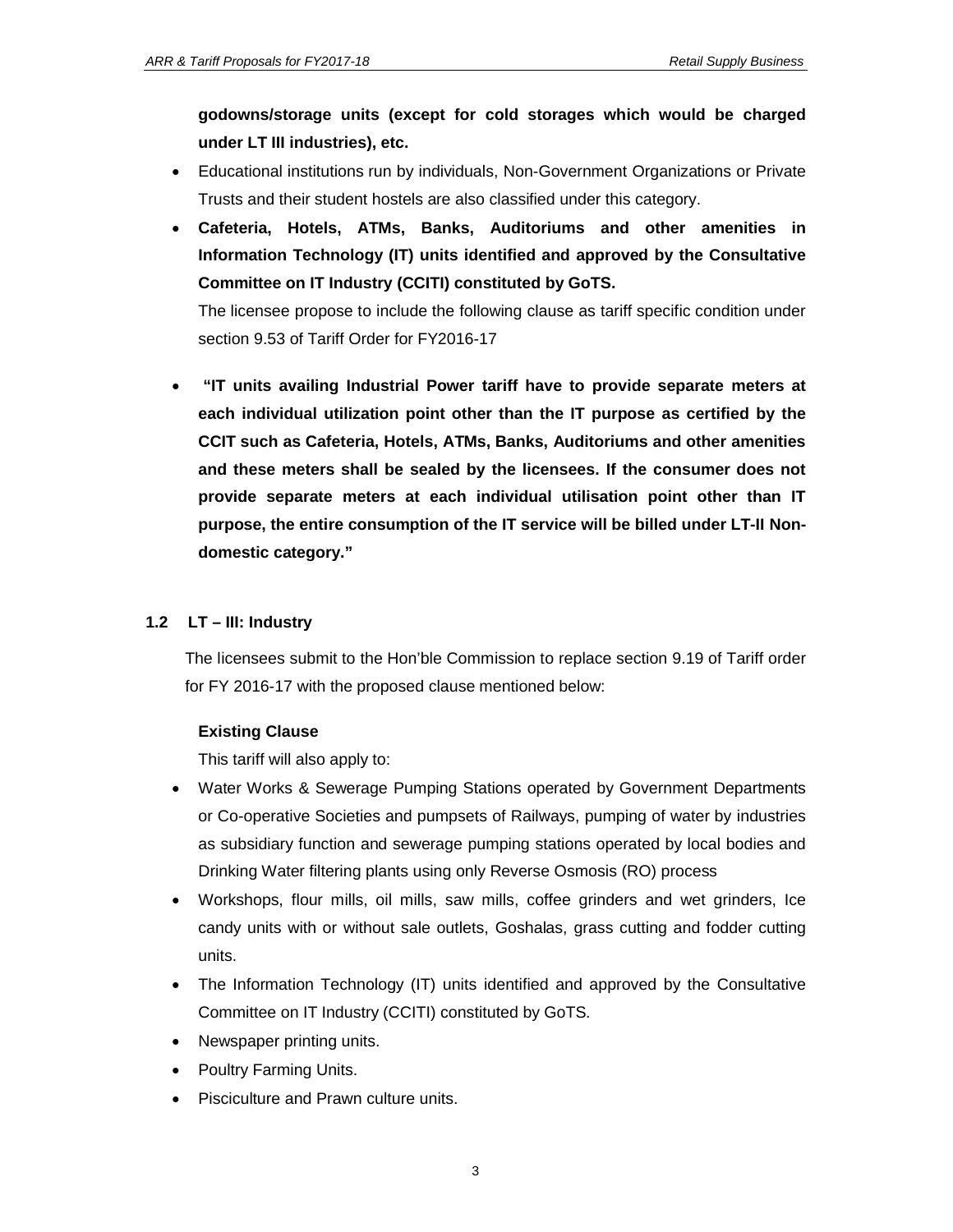- Mushroom production units, Rabbit Farms, Sheep Farms and Goat Farms other than those coming under LT-IV with load exceeding 10 HP.
- Floriculture in Green Houses.
- Sugar cane crushing.

### **Proposed Clause**

This tariff will also apply to:

- Water Works & Sewerage Pumping Stations operated by Government Departments or Co-operative Societies and pumpsets of Railways, pumping of water by industries as subsidiary function and sewerage pumping stations operated by local bodies and Drinking Water filtering plants using only Reverse Osmosis (RO) process.
- Workshops **(involving activity of manufacturing),** flour mills, oil mills, saw mills, coffee grinders and wet grinders, Ice candy units with or without sale outlets, Goshalas, grass cutting and fodder cutting units.
- The Information Technology (IT) units identified and approved by the Consultative Committee on IT Industry (CCITI) constituted by GoTS **excluding the consumption towards Cafeteria, Hotels, ATMs, Banks, Auditoriums and other amenities.**
- Newspaper printing units.
- Poultry Farming Units.
- Pisciculture and Prawn culture units.
- Mushroom production units, Rabbit Farms, Sheep Farms and Goat Farms other than those coming under LT-IV with load exceeding 10 HP.
- Sugar cane crushing.

The licensee propose to include the following clause as tariff specific condition under section 9.53 of Tariff Order for FY2016-17

 **"IT units availing Industrial Power tariff have to provide separate meters at each individual utilization point other than the IT purpose as certified by the CCIT such as Cafeteria, Hotels, ATMs, Banks, Auditoriums and other amenities and these meters shall be sealed by the licensees. If the consumer does not provide separate meters at each individual utilisation point other than IT purpose, the entire consumption of the IT service will be billed under LT-II Nondomestic category."**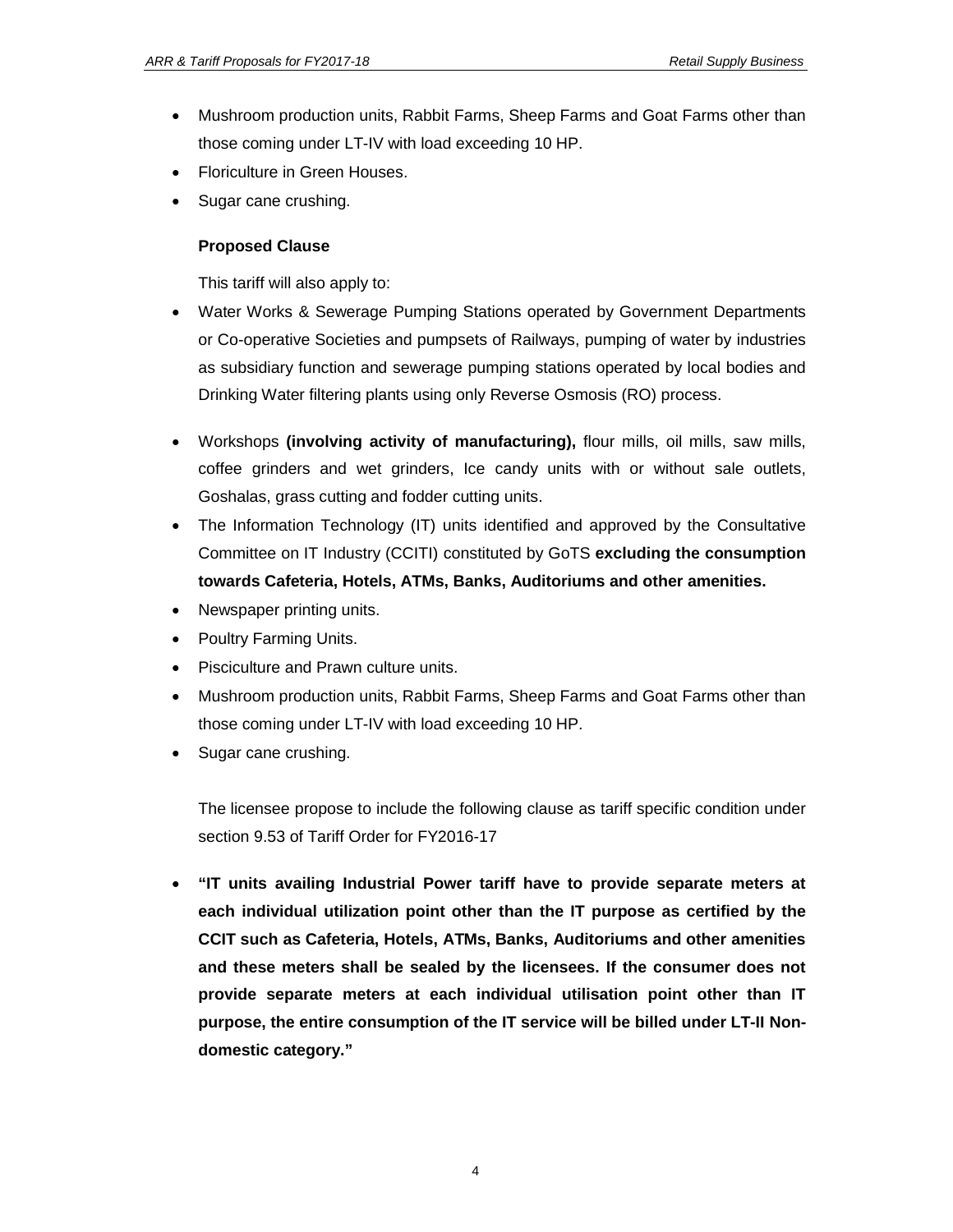### **1.3 LT – V: Agricultural**

The licensees submit that the Hon'ble Commission may consider the following changes proposed in tariff definition for Agricultural Consumers.

- Licensee proposes to make DSM measures mandatory for LT-V consumers.
- Licensee proposes to provide free power to all farmers (excluding Corporate Farmers) without any restriction on number of connections or acreage.
- Licensee also proposes to include cultivation in poly-houses/green houses under LT-V: agricultural category.
- The licensee proposes to include the below definition for Corporate Farmers:

**The Companies/Corporate Owners who carry out Agricultural production on large scale in the lands owned by them or on the basis of agreement between the individual farmers and the companies**.

### **1.4 LT – VIII: Temporary Supply**

The licensees submit that the Hon'ble Commission may include the following applicability definition for consumers availing Temporary Supply in LT category under section 9.40 of Tariff Order for FY2016-17.

### **Temporary supply is applicable to**

- **All Construction activities like construction of all types of structures/infrastructure such as buildings, bridges, fly-overs, dams, Power Stations, roads, Aerodromes, tunnels for laying of pipelines, etc.**
- **Exhibitions, circuses, outdoor film shootings, touring talkies, etc.**
- **This tariff category is applicable for connections that are temporary in nature and hence for construction purpose, a consumer shall be given a temporary connection only.**
- **For the buildings above 10Mtrs height excluding Stilt for parking only, Regular supply shall be given only after submission of the Occupancy certificate as directed by the Govt. of Andhra Pradesh (united) vide G.O. Ms. No. 86 dated 03.03.2006 and on payment of the required charges.**

The licensee proposes to replace the tariff specific condition as mentioned in section 9.72 of Tariff Order for FY 2016-17 produced as below with the proposed clause:

### **Existing Clause**

*"Temporary supply can be given on the request of a consumer initially for a period up to 6 months as per the tariff applicable under the Temporary supply category. In*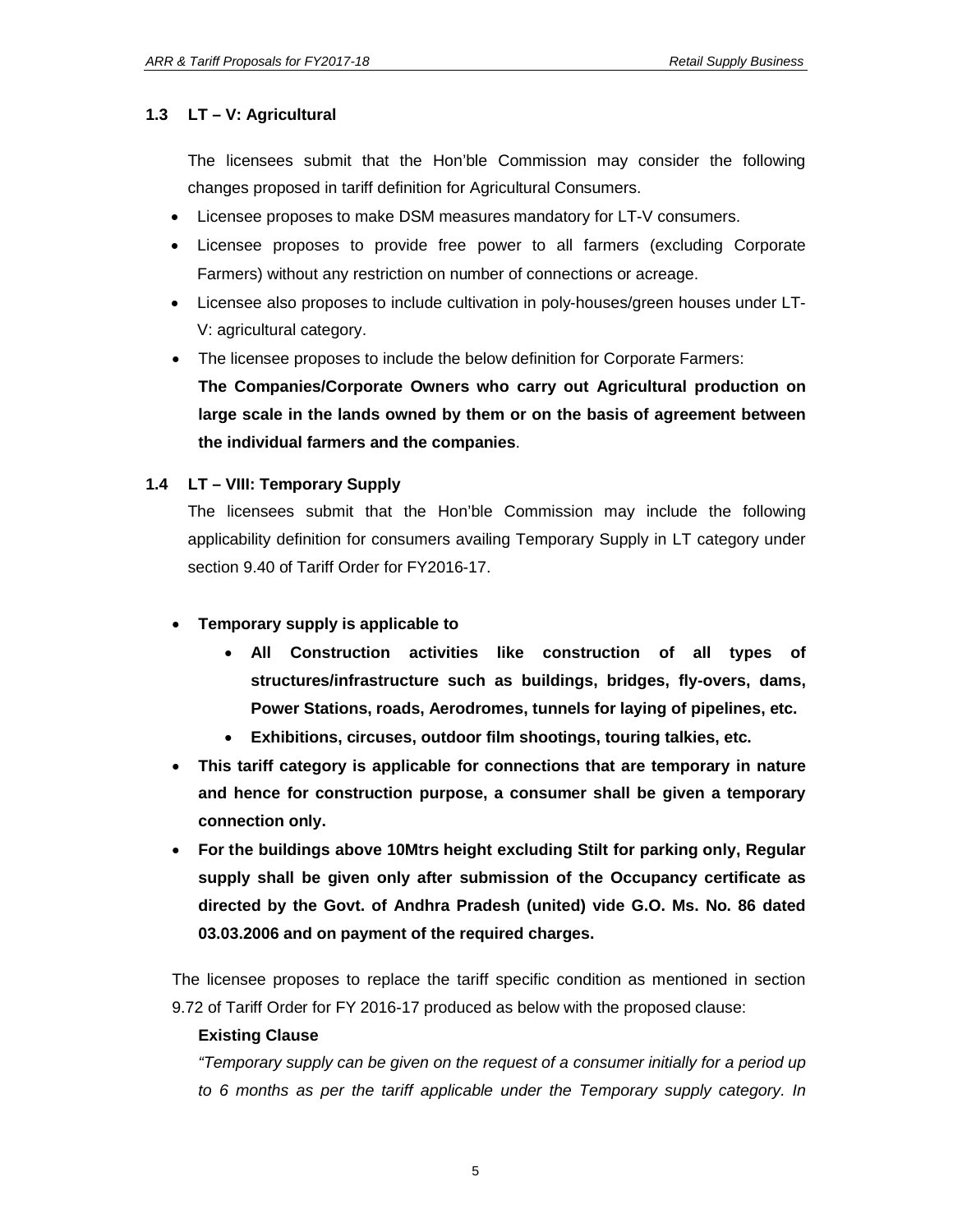*case, the consumer requests for further extension, the same can be extended for another 6 months with the same tariff as applicable to Temporary supply category. After the expiry of 12 months, the consumer is at liberty to seek further extension provided, the consumer pays twice the regular tariff (i.e. the corresponding category) or the consumer has the choice of availing of regular supply."*

### **Proposed Clause**

*"Temporary supply can be given initially for a period up to one year as per the tariff applicable under the Temporary supply category. After the expiry of one year, the consumer is at liberty to seek further extension."*

### **1.5 HT – I (A) General**

The licensees submit to the Hon'ble Commission to replace section 9.87 in the tariff order of FY 2016-17 with the proposed clause as mentioned below:

### **Existing Clause**

- This tariff will also apply to:
	- i. Water Works & Sewerage Pumping Stations operated by Government Departments or Co-operative Societies and pump sets of Railways, pumping of water by industries as subsidiary function and sewerage pumping stations operated by local bodies.
	- ii. Workshops, flour mills, oil mills, saw mills, Ice candy, Ice manufacturing units with or without sale outlets.
	- iii. The Information Technology (IT) units identified and approved by the Consultative Committee on IT Industry (CCITI) constituted by GoTS.
	- iv. Newspaper printing units.
	- v. Poultry Farming.
	- vi. Pisciculture and Prawn culture units.

### **Proposed Clause**

- The tariff will also apply to:
	- i. Water Works & Sewerage Pumping Stations operated by Government Departments or Co-operative Societies and pump sets of Railways, pumping of water by industries as subsidiary function and sewerage pumping stations operated by local bodies.
	- ii. Workshops **(involving activity of manufacturing),** flour mills, oil mills, saw mills, Ice candy units, Ice manufacturing units with or without sale outlets.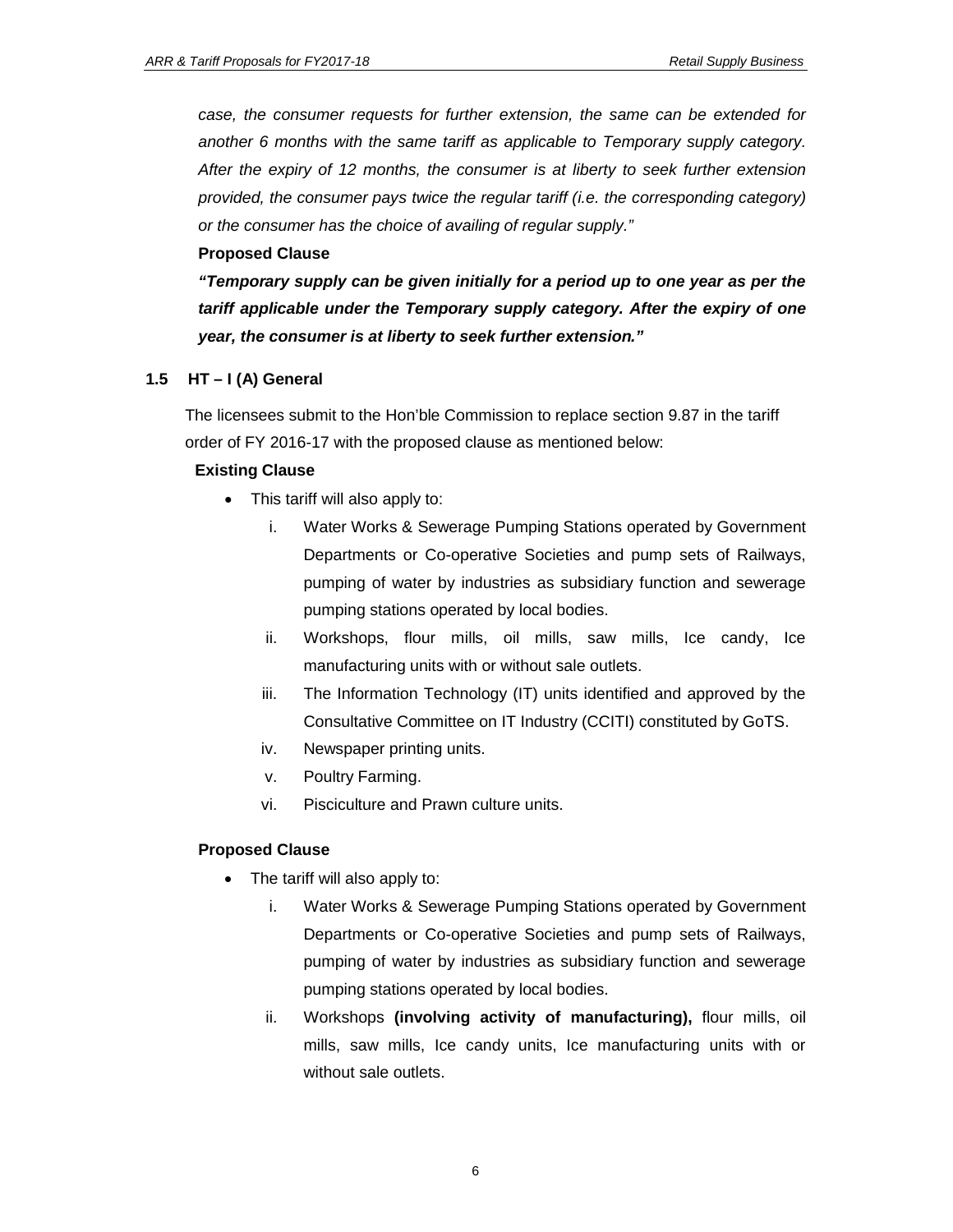- iii. **All servicing & repairing centers, Bus Depots, gas/oil storage/transfer stations, warehouses/godowns/storage units (except for cold storages), etc. shall not be included in HT I(A) category**
- iv. The Information Technology (IT) units identified and approved by the Consultative Committee on IT Industry (CCITI) constituted by GoTS **excluding the consumption towards Cafeteria, Hotels, ATMs, Banks, Auditoriums and other amenities.**
- v. Newspaper printing units.
- vi. Poultry Farming.
- vii. Pisciculture and Prawn culture units

The licensee propose to include the following clause as tariff specific condition under HT-I(A) Industry General category.

**"IT units availing Industrial Power tariff have to provide separate meters at each individual utilization point other than the IT purpose as certified by the CCIT such as Cafeteria, Hotels, ATMs, Banks, Auditoriums and other amenities and these meters shall be sealed by the licensees. If the consumer does not provide separate meters at each individual utilisation point other than IT purpose, the entire consumption of the IT service will be billed under HT-II Others category."**

### **1.6 HT – II: Others**

The licensee submits to the Hon'ble Commission for replacing the applicability of HT – II: Others under section 9.94 of Tariff Order for FY2016-17 as mentioned below with the proposed clause

### **Existing Clause**

 This tariff is applicable to all HT Consumers other than those covered under HT Categories I and III to VII.

### **Proposed Clause**

- This tariff is applicable to all HT Consumers other than those covered under HT Categories I and III to VII.
- **Consumers who undertake Non Domestic activity**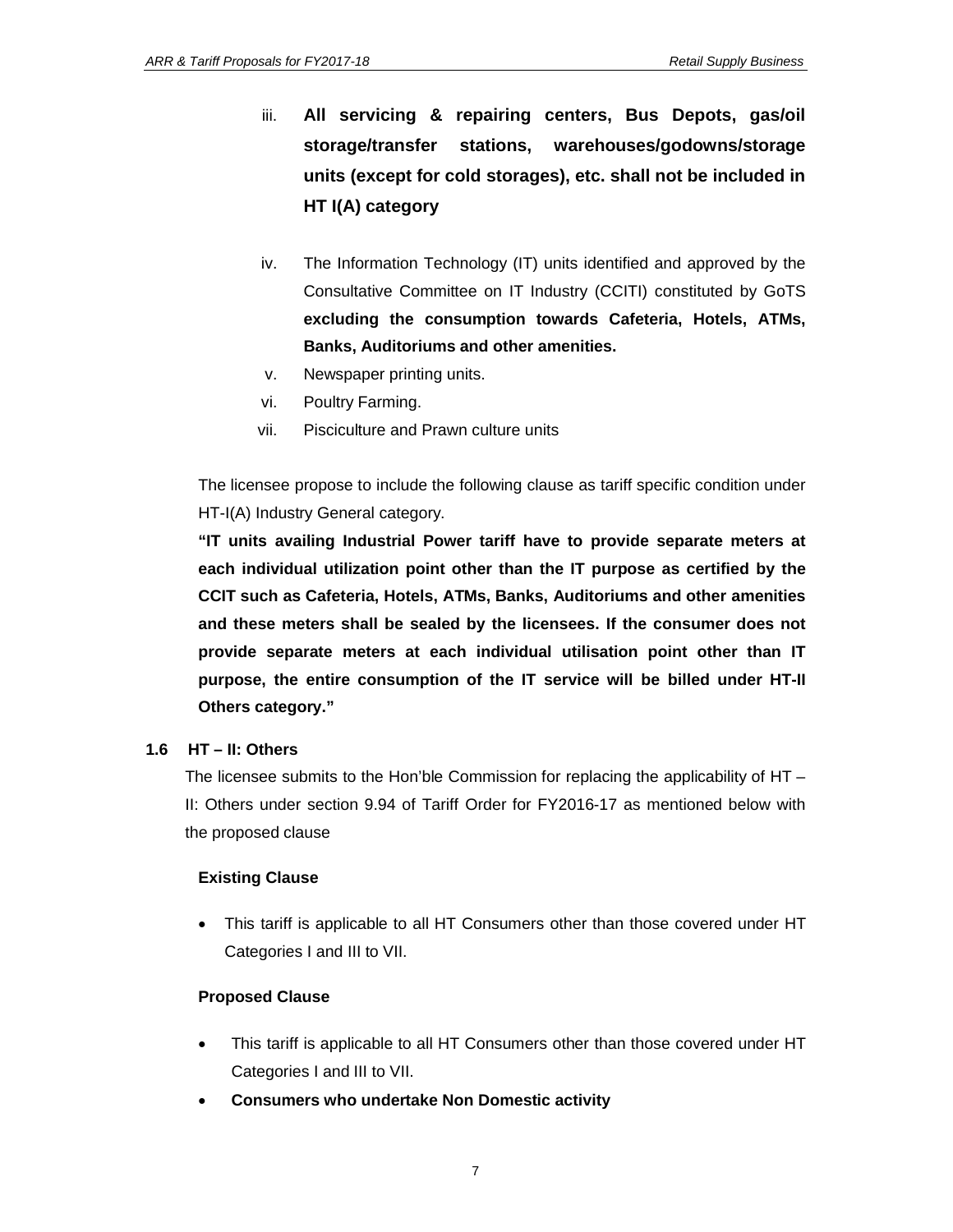- **Consumers who undertake Commercial activity**
- **Consumers who avail supply of energy for lighting, fans, heating, air conditioning and power appliances in Commercial or Non-Domestic premises such as shops, business houses, offices, public buildings, hospitals, hostels, hotels, choultries, restaurants, clubs, theatres, cinema halls, timber depots, photo studios, printing presses, all servicing & repairing centers, Bus Depots, laundries, dry cleaning units, gas/oil storage/transfer stations, warehouses / godowns / storage units (except for cold storages which would be charged under HT I(A) Industries), etc.**
- **Educational institutions run by individuals, Non-Government Organizations or Private Trusts and their student hostels are also classified under this category**
- **Cafeteria, Hotels, ATMs, Banks, Auditoriums and other amenities in Information Technology (IT) units identified and approved by the Consultative Committee on IT Industry (CCITI) constituted by GoTS.**

The licensee proposes to include the following clause as tariff specific condition under HT-II Others category.

 "**IT units availing Industrial Power tariff have to provide separate meters at each individual utilization point other than the IT purpose as certified by the CCIT such as Cafeteria, Hotels, ATMs, Banks, Auditoriums and other amenities and these meters shall be sealed by the licensees. If the consumer does not provide separate meters at each individual utilisation point other than IT purpose, the entire consumption of the IT service will be billed under HT-II Others category.''**

### **1.7 HT – VII: Temporary**

The licensees pray the Hon'ble Commission to include the following applicability definition for consumers availing Temporary Supply in HT category:

- **Temporary supply is applicable to** 
	- **All Construction activities like construction of all types of structures/infrastructure such as buildings, bridges, fly-overs, dams, Power Stations, roads, Aerodromes, tunnels for laying of pipelines, etc.**
	- **Exhibitions, circuses, outdoor film shootings, touring talkies, etc.**
- **This tariff category is applicable for connections that are temporary in nature and hence for construction purpose, a consumer shall be given a temporary connection only.**

8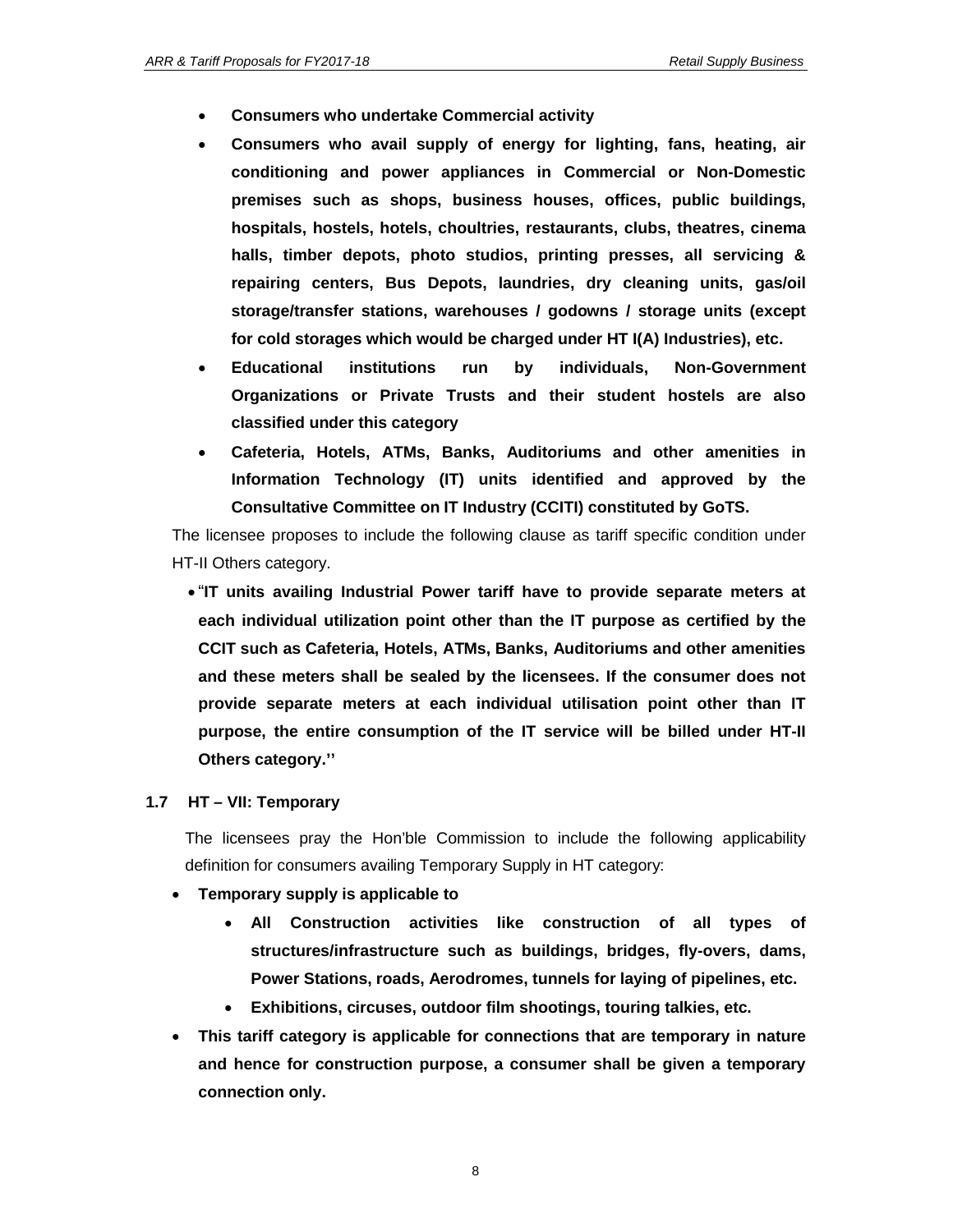**For the buildings above 10Mtrs height excluding Stilt for parking only, Regular supply shall be given only after submission of the Occupancy certificate as directed by the Govt. of Andhra Pradesh (united) vide G.O. Ms. No. 86 dated 03.03.2006 and on payment of the required charges.**

The licensees propose to replace the tariff specific condition as mentioned in section 9.138(a) of Tariff Order for FY 2016-17 as produced below with the proposed clause

### **Existing Clause**

*"Temporary supply can be given on the request of a consumer initially for a period up to 6 months as per the tariff applicable under the Temporary supply category. In case, the consumer requests for further extension, the same can be extended for another 6 months with the same tariff as applicable to Temporary supply category. After the expiry of 12 months, the consumer is at liberty to seek further extension provided, the consumer pays twice the regular tariff (i.e. the corresponding category) or the consumer has the choice of availing of regular supply."*

### **Proposed Clause**

*"Temporary supply can be given initially for a period up to one year as per the tariff applicable under the Temporary supply category. After the expiry of one year, the consumer is at liberty to seek further extension."*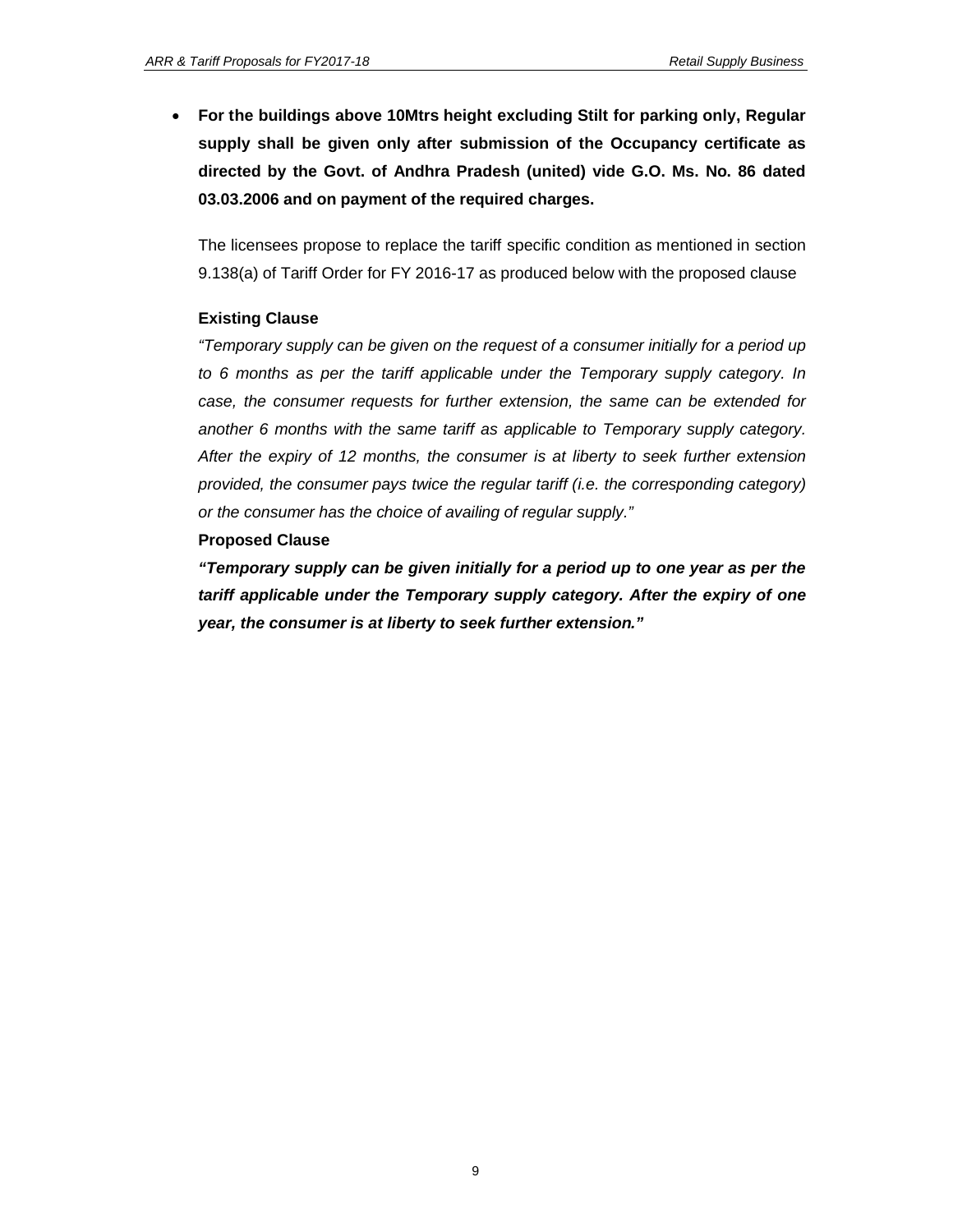# **2. Determination of True-ups**

The licensees have signed the UDAY MOU which is a tripartite agreement with Government of Telangana, Government of India and the licensees on 4th January 2017. As per the agreement, Government of Telangana has taken over 75% of the outstanding loans as on 30th Sept 2015, by end of FY 2016-17. The quantum of loans taken over amounts to INR 8,923 crores.

In view of the above the licensees are not seeking the true-ups for 1st and 2nd control periods and for FY 2014-15. The licensees pray that the Hon'ble Commission may permit the licensees to file for final true-up for FY 2015-16 and FY 2016-17 during the filing for FY 2018-19 after assessing the impact of loans taken over by the Government and additional support from the Government.